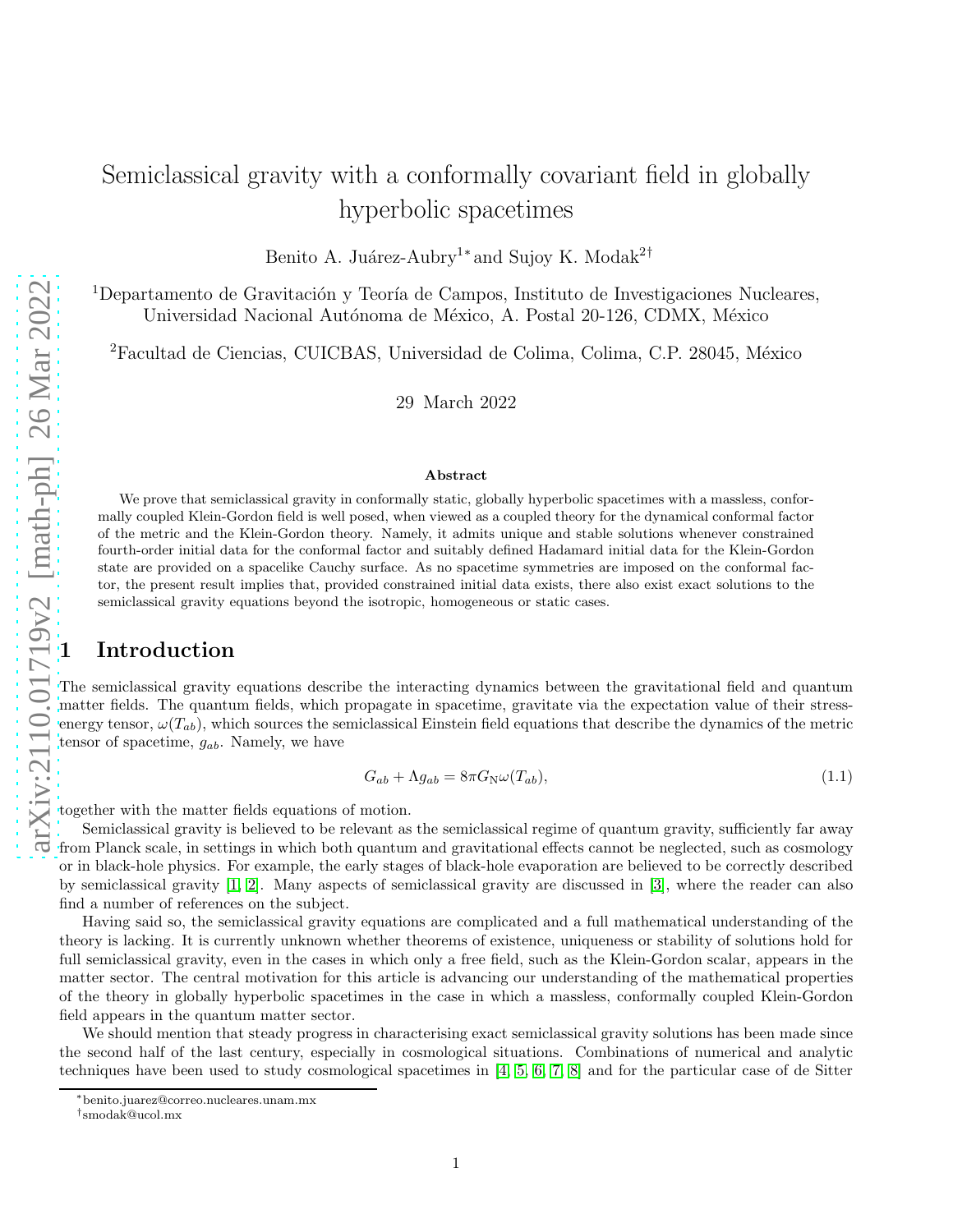spacetime in [\[9\]](#page-13-6). On the front of exact solutions, results on the existence, uniqueness and stability of solutions in cosmology have been obtained in [\[10,](#page-13-7) [11,](#page-13-8) [12,](#page-13-9) [13,](#page-13-10) [14,](#page-13-11) [15\]](#page-13-12). Semiclassical gravity in static spacetimes has been studied in [\[16,](#page-13-13) [17\]](#page-13-14).

From a perturbation theory viewpoint, the principle of perturbative agreement for physical solutions in higherorder theories, introduced by Simon in [\[18\]](#page-13-15), has been applied to semiclassical gravity in [\[19\]](#page-13-16) and further advocated in [\[20\]](#page-13-17). [\[21\]](#page-13-18) studies the existence and uniqueness of solutions from a perturbative point of view as a perturbative initial value problem in a semiclassical scalars toy model inspired by semiclassical gravity. To leading order, the perturbative semiclassical gravity approach corresponds to what is known in the literature as semiclassical backreaction. Interesting and recent applications in the backreaction setting related to strong cosmic censorship appear in [\[22,](#page-13-19) [23,](#page-14-0) [24,](#page-14-1) [25,](#page-14-2) [26,](#page-14-3) [27\]](#page-14-4). A version of the classical singularity theorems of Hawking and Penrose in semiclassical gravity has been studied very recently in [\[28\]](#page-14-5).

In this paper we show that there exist solutions to semiclassical gravity beyond the isotropic, homogeneous or static cases. In particular, we show that in the case of a conformally covariant Klein-Gordon field there exist local space- and time-dependent solutions to the theory consisting of a conformally static spacetime with the conformal Klein-Gordon field in a Hadamard state. This result appears in theorem [7.](#page-8-0)

The main point is that the theory can be seen as one for the dynamical conformal factor of a conformally-static metric, given appropriate constrained initial data for the conformal factor on a spacelike Cauchy surface. The evolution in a neighbourhood of the Cauchy surface is then shown to be unique and stable in the sense that a small perturbation of data yields a small perturbation for the solution. A key element is that in conformally static spacetimes it is possible to have a bona fide notion of Hadamard initial data using some of the results in [\[17\]](#page-13-14) for static spacetimes, which allows to prescribe in principle reasonable initial data for semiclassical gravity in this context – a task that is highly non-trivial in general.

The organisation of the paper is the following. In sec. [2](#page-1-0) we briefly introduce the theory of semiclassical gravity, which also serves the purpose of fixing our notation, including a discussion on the initial data and constraints of the theory. In preparation for the methods required in the proof of theorem [7,](#page-8-0) sec. [3](#page-5-0) contains a number of results for conformally related (quantum and classical) field theories. In particular, it is shown that given a Hadamard state for a Klein-Gordon field in a fixed spacetime, a conformal state defined in a conformally related spacetime is Hadamard for the conformally related Klein-Gordon theory. Thus, knowing the Hadamard singular structure in one of the theories allows one to know the singular structure in the other. Sec. [4](#page-7-0) contains the main result of the article announced above. Final remarks and some perspectives appear in sec. [5.](#page-11-0)

# <span id="page-1-0"></span>2 Semiclassical gravity preliminaries

Here we consider for the matter sector of semiclassical gravity a Klein-Gordon field. The Klein-Gordon algebra in the curved spacetime  $(M, g_{ab})$ ,  $\mathscr{A}(M)$ , is the unital  $\star$ -algebra generated by smeared fields of the form  $\Phi(f)$ , where  $f \in C_0^{\infty}(M)$ , which satisfy the following relations: (i) Linearity:  $f \mapsto \Phi(f)$  is linear. (ii) Hermiticity:  $\Phi(f)^* = \Phi(\overline{f})$ . (iii) Field equation:  $\Phi((\Box - m^2 - \xi R)f) = 0$ , where  $m^2 \ge 0$  is the mass parameter and  $\xi \in \mathbb{R}$  the curvature coupling of the field. (iv) Commutation relations  $[\Phi(f), \Phi(g)] = -i(f, \mathcal{E}g) \mathbb{1}$ , where  $g \in C_0^{\infty}(M)$ ,  $\mathcal{E}$  is the causal propagator of  $(\Box - m^2 - \xi R)$ , the pairing is in  $L^2(M, dvol_g)$  and 1 is the algebra unit element.

States for the Klein-Gordon field are linear maps  $\omega : \mathscr{A}(M) \to \mathbb{C}$  that are positive and normalised, i.e., for  $a \in \mathscr{A}(M)$ ,  $\omega(aa^*) \geq 0$  and  $\omega(\mathbb{1}) = 1$ . For free theories, the expectation value of the stress-energy tensor can be defined for Hadamard states. These are states for which the integral kernel of the Wightman two-point function,  $\omega(\Phi(f)\Phi(g))$ , which we denote by  $G^+$ , takes the following form in a convex normal neighbourhood,

$$
G^{+}(x, x') := \omega(\Phi(x)\Phi(x')) = H_{\ell}(x, x') + w_{\ell}(x, x'),
$$
\n(2.1a)

$$
H_{\ell}(\mathbf{x}, \mathbf{x}') := \frac{1}{2(2\pi)^2} \left( \frac{\Delta^{1/2}(\mathbf{x}, \mathbf{x}')}{\sigma_{\epsilon}(\mathbf{x}, \mathbf{x}')} + v(\mathbf{x}, \mathbf{x}') \ln \left( \frac{\sigma_{\epsilon}(\mathbf{x}, \mathbf{x}')}{\ell^2} \right) \right)
$$
(2.1b)

Here  $H_{\ell}$  is known as the Hadamard bi-distribution,  $\sigma(x, x')$  is half of the squared geodesic distance between the spacetime points x and x' and  $\sigma_{\epsilon}(x, x') := \sigma(x, x') + i\epsilon(t(x) - t(x')) + \frac{1}{2}\epsilon^2$  is its regularised version with t an arbitrary time function,  $\Delta$  is the van Vleck-Morette determinant, v and w are smooth and symmetric coefficients and  $\ell \in \mathbb{R}$  is an arbitrary length scale. The coefficient  $v$  admits an asymptotic covariant Taylor series of the form

<span id="page-1-1"></span>
$$
v(x, x') = \sum_{n=0}^{\infty} v_n(x, x') \sigma^n(x, x'),
$$
\n(2.2)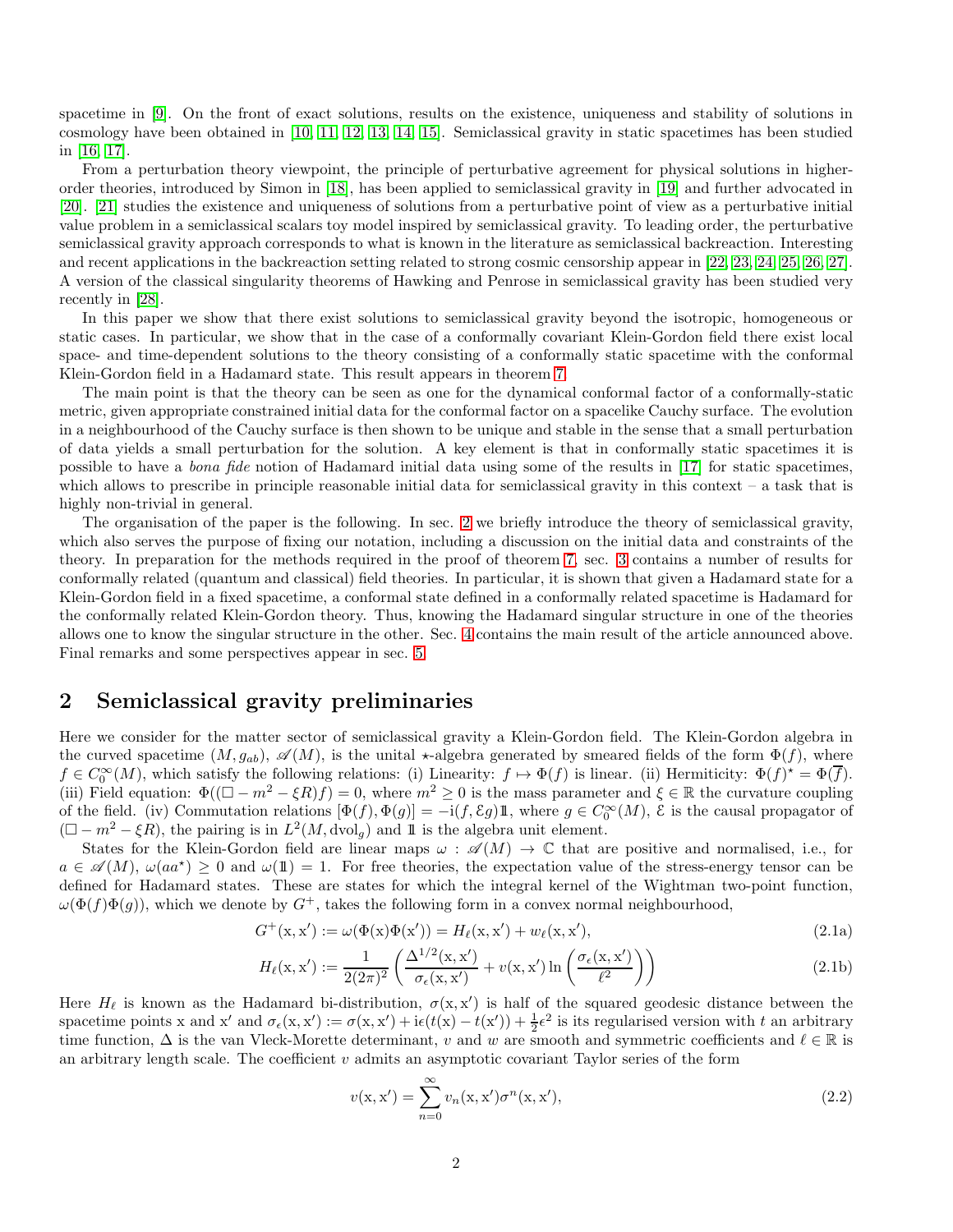where the coefficients  $v_n$  obey the so-called Hadamard recursion relations. Note that whenever  $G^+$  has Hadamard form its singular structure is fully characterised by  $H_{\ell}$ . In particular,  $H_{\ell}$  contains distributional singularities whenever the spacetime points in its argument are connected by a null curve.

We henceforth consider the arbitrary length-scale  $\ell$  to be fixed, and define the expectation value of the renormalised stress-energy tensor in the Hadamard state  $\omega$  as

<span id="page-2-0"></span>
$$
\omega(T_{ab}) := \lim_{x' \to x} \left( \mathcal{T}_{ab} w_{\ell}(x, x') + \frac{1}{(2\pi)^2} g_{ab} v_1(x, x') \right) + \alpha_1 g_{ab} + \alpha_2 G_{ab} + \alpha_3 I_{ab} + \alpha_4 J_{ab}, \tag{2.3a}
$$

$$
\mathcal{T}_{ab} := (1 - 2\xi)g_b{}^{b'}\nabla_a\nabla_{b'} + \left(2\xi - \frac{1}{2}\right)g_{ab}g^{cd'}\nabla_c\nabla_{d'} - \frac{1}{2}g_{ab}m^2 + 2\xi\Big[-g_a{}^{a'}g_b{}^{b'}\nabla_{a'}\nabla_{b'} + g_{ab}g^{cd}\nabla_c\nabla_d + \frac{1}{2}G_{ab}\Big],\tag{2.3b}
$$

$$
I_{ab} := R_{;ab} - \frac{1}{2}g_{ab} \Box R - \Box R_{ab} + \frac{1}{2}g_{ab}R^{cd}R_{cd} - 2R^{cd}R_{cdab},\tag{2.3c}
$$

$$
J_{ab} := 2R_{;ab} - 2g_{ab}\Box R + \frac{1}{2}g_{ab}R^2 - 2RR_{ab},\tag{2.3d}
$$

where  $v_1$  is the  $n = 1$  Hadamard coefficient in the asymptotic series of v, cf. eq. [\(2.2\)](#page-1-1),  $g_a^{b'}(x, x')$  is the paralleltransport propagator between the points x and x', and  $\alpha_i$ ,  $i = 1, \ldots, 4$ , are arbitrary real constants that appear as renormalisation ambiguities.

We shall use extensively Synge's coincidence limit notation, whereby  $[A](x) := \lim_{x' \to x} A(x, x')$ . Assuming that the state  $\omega$  is quasi-free, and using eq. [\(2.3\)](#page-2-0), the semiclassical gravity equations with a Klein-Gordon field read as

<span id="page-2-9"></span><span id="page-2-8"></span><span id="page-2-3"></span><span id="page-2-1"></span>
$$
G_{ab} + \Lambda g_{ab} = 8\pi G_{\mathcal{N}}[\mathcal{T}_{ab}w_{\ell}] + \frac{2G_{\mathcal{N}}}{\pi}g_{ab}[v_1] - \alpha I_{ab} + \beta J_{ab},\tag{2.4a}
$$

<span id="page-2-10"></span><span id="page-2-6"></span><span id="page-2-2"></span>
$$
(\Box_x - m^2 - \xi R(x))G^+(x, x') = (\Box_{x'} - m^2 - \xi R(x'))G^+(x, x') = 0,
$$
\n(2.4b)

where the cosmological constant,  $\Lambda$ , and Newton's constant,  $G_N$ , together with  $\alpha$  and  $\beta$  are redefinitions of the constants  $\alpha_i$ ,  $(i = 1, ..., 4)$  in eq. [\(2.3a\)](#page-2-1) and of some "bare" cosmological and Newton's constants, and where

$$
[v_1] = \frac{1}{8}m^4 + \frac{1}{4}\left(\xi - \frac{1}{6}\right)m^2R - \frac{1}{24}\left(\xi - \frac{1}{5}\right)\Box R + \frac{1}{8}\left(\xi - \frac{1}{6}\right)^2R^2 - \frac{1}{720}R_{ab}R^{ab} + \frac{1}{720}R_{abcd}R^{abcd}.
$$
 (2.5)

#### 2.1 The initial data of semiclassical gravity

The problem defined by eq. [\(2.4a\)](#page-2-2) is of fourth order in the spacetime metric. Therefore, the statement of the Cauchy problem for the system [\(2.4\)](#page-2-3) should have as data on the initial surface C for the spacetime metric

$$
g_{ab}(\mathbf{x})|_{\mathcal{C}} = g_{ab}^{(0)}(\underline{x}), \qquad \dot{g}_{ab}(\mathbf{x})|_{\mathcal{C}} = g_{ab}^{(1)}(\underline{x}), \qquad \ddot{g}_{ab}(\mathbf{x})|_{\mathcal{C}} = g_{ab}^{(2)}(\underline{x}), \qquad \dddot{g}_{ab}(\mathbf{x})|_{\mathcal{C}} = g_{ab}^{(3)}(\underline{x}) \qquad (2.6a)
$$

where  $A := \partial_t A$  for some time function t and  $\underline{x} \in \mathcal{C}$ . The initial data for the state consists of the correlations of the 3-fields,  $\varphi$ , and 3-momenta,  $\pi$ , on C satisfying the canonical commutation relations on C,

$$
G^+(x, x')|_{\mathcal{C}} = \omega(\varphi(\underline{x})\varphi(\underline{x}')) = G^+_{\varphi\varphi}(\underline{x}, \underline{x}'), \qquad \nabla_n G^+(\underline{x}, x')|_{\mathcal{C}} = \omega(\pi(\underline{x})\varphi(\underline{x}')) = G^+_{\pi\varphi}(\underline{x}, \underline{x}'),
$$
\n
$$
\nabla_n G^+(\underline{x}, x')|_{\mathcal{C}} = \omega(\varphi(\underline{x})\pi(\underline{x}')) = G^+_{\varphi\pi}(\underline{x}, \underline{x}'), \qquad \nabla_n \nabla_n G^+(\underline{x}, x')|_{\mathcal{C}} = \omega(\pi(\underline{x})\pi(\underline{x}')) = G^+_{\pi\pi}(\underline{x}, \underline{x}'). \qquad (2.6b)
$$

The initial data [\(2.6b\)](#page-2-4) should also satisfy the positivity condition, such that the solution  $G^+$  satisfy

<span id="page-2-11"></span><span id="page-2-7"></span><span id="page-2-5"></span><span id="page-2-4"></span>
$$
\omega(\Phi(f)\Phi(\overline{f})) = \int_{M \times M} \text{dvol}(\mathbf{x}) \text{dvol}(\mathbf{x}') G^{+}(\mathbf{x}, \mathbf{x}') f(\mathbf{x}) \overline{f(\mathbf{x}')} \ge 0,
$$
\n(2.7)

which imposes on initial data that, given  $u, v \in C_0^{\infty}(\mathcal{C})$ , it holds that

$$
\int_{\mathcal{C}\times\mathcal{C}} d\mathrm{vol}_{\mathcal{C}}(\underline{x}) d\mathrm{vol}_{\mathcal{C}}(\underline{x}') \left[ G^{+}_{\varphi\varphi}(\underline{x},\underline{x}')v(\underline{x})\overline{v(\underline{x}')} - G^{+}_{\pi\varphi}(\underline{x},\underline{x}')u(\underline{x})\overline{v(\underline{x}')} - G^{+}_{\varphi\pi}(\underline{x},\underline{x}')v(\underline{x})\overline{u(\underline{x}')} + G^{+}_{\pi\pi}(\underline{x},\underline{x}')u(\underline{x})\overline{u(\underline{x}')} \right] \ge 0.
$$
\n(2.8)

For quasi-free states eq. [\(2.8\)](#page-2-5) fully characterises the positivity condition in globally hyperbolic spacetimes.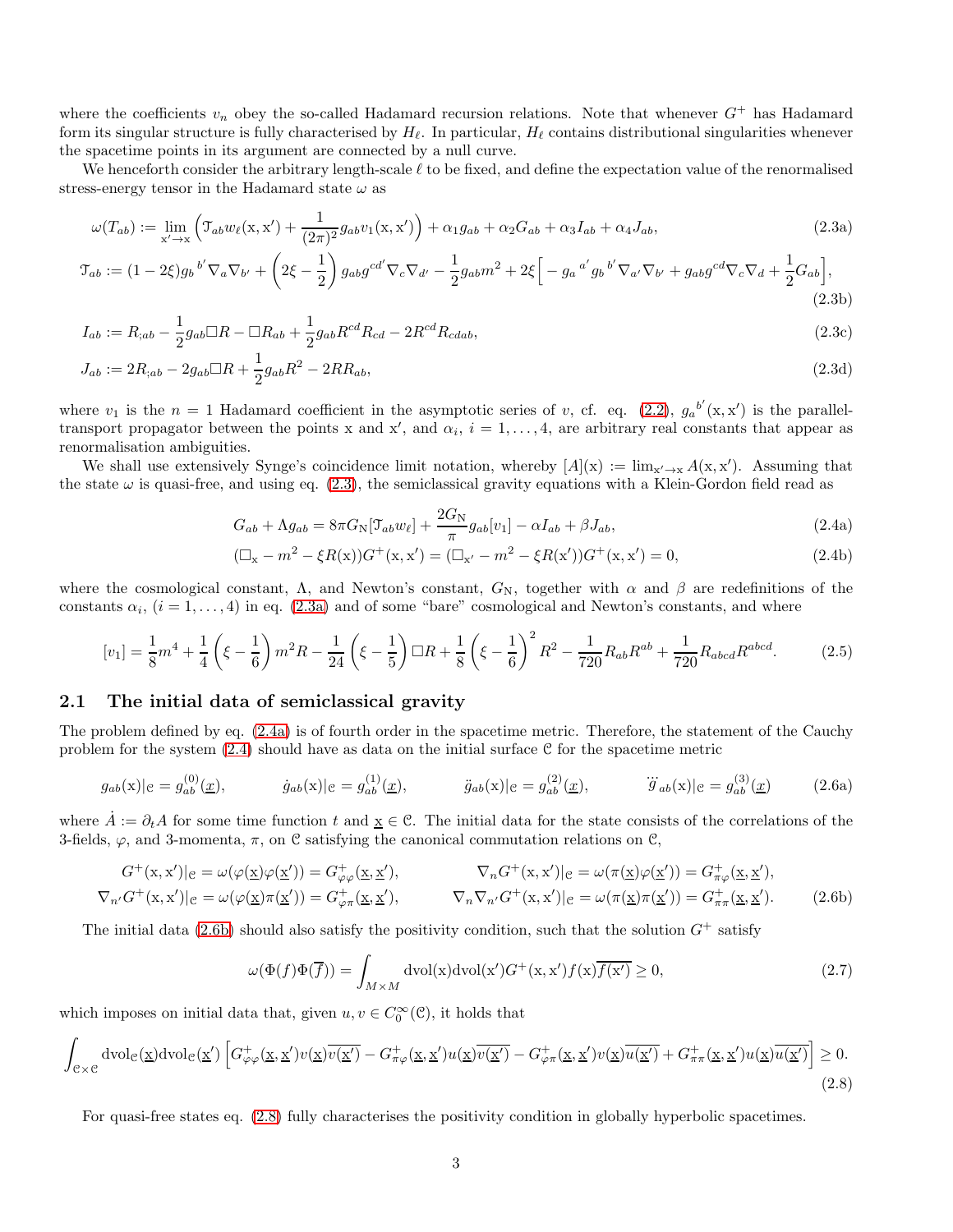<span id="page-3-1"></span>**Proposition 1.** Let  $(M, g_{ab})$  be a globally-hyperbolic spacetime,  $C \subset M$  a Cauchy surface. Let  $G^+$  be a bi-solution to the Klein-Gordon equation [\(2.4b\)](#page-2-6) with initial data [\(2.6b\)](#page-2-4) defining a quasi-free state. The positivity condition [\(2.7\)](#page-2-7) is equivalent to the condition [\(2.8\)](#page-2-5).

Proof. The result follows from the equivalence between covariantly smeared and symplectically smeared two-point functions, see e.g. eq.  $(3.11)$  in [\[21\]](#page-13-18). Assume  $(2.7)$  holds, then

$$
0 \leq \int_{M \times M} \text{dvol}(\mathbf{x}) \text{dvol}(\mathbf{x}') G^{+}(\mathbf{x}, \mathbf{x}') f(\mathbf{x}) \overline{f(\mathbf{x}')} = \int_{\mathcal{C} \times \mathcal{C}} \text{dvol}_{\mathcal{C}}(\underline{\mathbf{x}}) \text{dvol}_{\mathcal{C}}(\underline{\mathbf{x}}') \left[ G^{+}_{\varphi\varphi}(\underline{\mathbf{x}}, \underline{\mathbf{x}}') [\nabla_{n} \mathcal{E} f] |_{\mathcal{C}}(\underline{\mathbf{x}}') \overline{[\nabla_{n'} \mathcal{E} f] |_{\mathcal{C}}(\underline{\mathbf{x}}')} - G^{+}_{\pi\varphi}(\underline{\mathbf{x}}, \underline{\mathbf{x}}') [\nabla_{n} \mathcal{E} f] |_{\mathcal{C}}(\underline{\mathbf{x}}') \overline{[\nabla_{n'} \mathcal{E} f] |_{\mathcal{C}}(\underline{\mathbf{x}}')} - G^{+}_{\pi\pi}(\underline{\mathbf{x}}, \underline{\mathbf{x}}') [\nabla_{n} \mathcal{E} f] |_{\mathcal{C}}(\underline{\mathbf{x}}') \overline{[\nabla f] |_{\mathcal{C}}(\underline{\mathbf{x}}')} + G^{+}_{\pi\pi}(\underline{\mathbf{x}}, \underline{\mathbf{x}}') [\nabla f] |_{\mathcal{C}}(\underline{\mathbf{x}}') \left[ \mathcal{E} f] |_{\mathcal{C}}(\underline{\mathbf{x}}') \right], \tag{2.9}
$$

where  $\mathcal{E}: C_0^{\infty}(M) \to C_{\rm sc}^{\infty}(M)$  is the causal propagator of  $\Box - m^2 - \xi R$ . Setting  $u = [\mathcal{E}f]|_{\mathcal{C}}$  and  $v = [\nabla_n \mathcal{E}f]|_{\mathcal{C}}$  one has  $(2.8).$  $(2.8).$ 

Assume now eq.  $(2.8)$  holds. Now u and v in  $(2.8)$  can be seen as initial data to the classical Klein-Gordon solution  $\phi = \mathcal{E}f$ . Then [\(2.8\)](#page-2-5) implies [\(2.7\)](#page-2-7). П

If the commutation relations and the positivity condition are satisfied by the solution, the GNS construction yields a concrete representation of the Klein-Gordon theory in Hilbert space from the abstract Klein-Gordon algebra and the two-point function  $G^+$ .

If the state  $\omega$  is quasi-free with non-vanishing one-point function, the Klein-Gordon equation must also be imposed for the one-point function, together with the initial data  $\omega(\varphi)$  and  $\omega(\pi)$ . The case with non-vanishing one-point function is important, for it includes coherent states, for which we expect the semiclassical regime to be appropriate. If the state is not quasi-free, then initial data must be prescribed for all n-point functions. Nevertheless, for the purposes of solving the semiclassical gravity equations, relaxing the quasi-free requirement or the vanishing of the onepoint function does not add complications to the solvability of the problem – all n-point function equations decouple from eq. [\(2.4a\)](#page-2-2), except for the two-point function, which is used to define the expectation value of the renormalised stress-energy tensor of the theory.

As we have mentioned above, it is desirable to consider Hadamard states in the context of semiclassical gravity.<sup>[1](#page-3-0)</sup> In this sense, initial data should be such that the resulting states satisfy the Hadamard condition.

**Definition 2.** Let  $(M, g_{ab})$  be a smooth, globally hyperbolic spacetime and  $\mathcal{C} \subset M$  a Cauchy surface of  $(M, g_{ab})$ . We say that

$$
G^+(x, x')|_e = \omega(\varphi(\underline{x})\varphi(\underline{x}')) = G^+_{\varphi\varphi}(\underline{x}, \underline{x}'), \qquad \nabla_n G^+(\underline{x}, x')|_e = \omega(\pi(\underline{x})\varphi(\underline{x}')) = G^+_{\pi\varphi}(\underline{x}, \underline{x}'),
$$
\n
$$
\nabla_n G^+(\underline{x}, x')|_e = \omega(\varphi(\underline{x})\pi(\underline{x}')) = G^+_{\varphi\pi}(\underline{x}, \underline{x}'), \qquad \nabla_n \nabla_n G^+(\underline{x}, x')|_e = \omega(\pi(\underline{x})\pi(\underline{x}')) = G^+_{\pi\pi}(\underline{x}, \underline{x}'), \qquad (2.10)
$$

where  $x, x' \in \mathcal{C}$ , is Hadamard initial data for the Wightman two-point function of the Klein-Gordon field if the bi-solution to the Klein-Gordon equation,  $G^+$ , is a Hadamard two-point function.

#### <span id="page-3-2"></span>2.2 The constraints of semiclassical gravity and good initial data sets

Semiclassical gravity contains four non-dynamical equations analogous to the Gauss and Hamilton constraint equations of General Relativity. For higher order gravity, which can be seen as semiclassical gravity in the  $G_N \to 0$  limit, the structure of these constraints has been thoroughly studied in [\[35\]](#page-14-6). The constraints – like in the General Relativity case – are a consequence of the Gauss-Codazzi equations. If  $C$  is a Cauchy surface of the globally hyperbolic spacetime  $(M, g_{ab})$  with normal  $n^a$  and induced metric  $h_{ab} = g_{ab} - n_a n_b$ , then  $h^a{}_b = g^{ac} h_{cb}$  defines a projector onto  $\mathcal{C}$ , and the Gauss-Codazzi equations imply

$$
h^b{}_a G_{bc} n^c = D_b K^b{}_a - D_a K^b{}_b,\tag{2.11a}
$$

$$
G_{ab}n^a n^b = \frac{1}{2} \left( {}^{(3)}R + (K^a{}_a)^2 - K_{ab}K^{ab} \right), \tag{2.11b}
$$

<span id="page-3-0"></span><sup>&</sup>lt;sup>1</sup>But see for example [\[14\]](#page-13-11) for some semiclassical gravity solutions in cosmology with states that are Hadamard only in an approximate sense.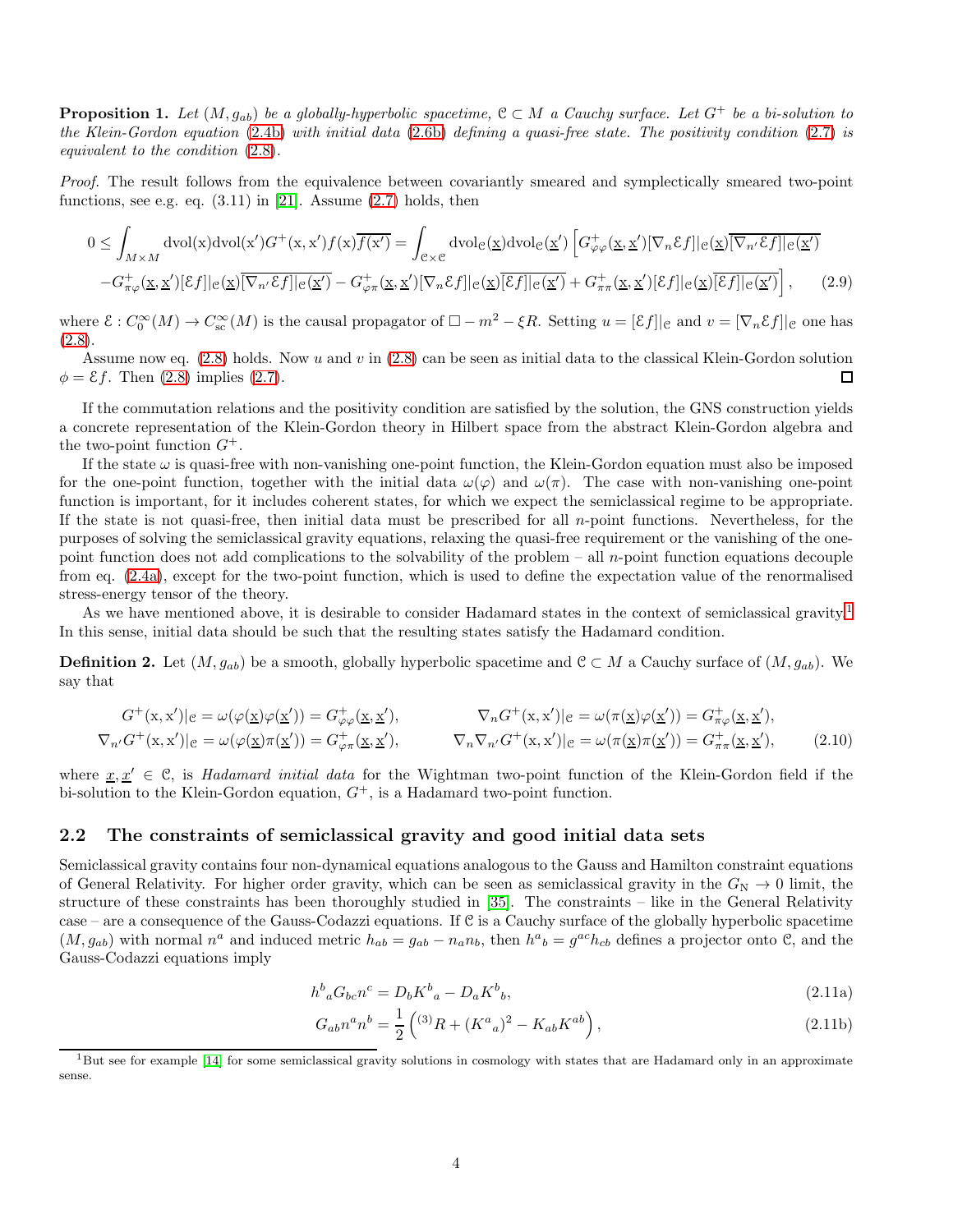where  $K_{ab}$  is the extrinsic curvature of the Riemannian spacetime  $(\mathcal{C}, h_{ab})$  embedded into  $(M, g_{ab})$  and  $D_a$  is the covariant derivative compatible with  $h_{ab}$ . Using eq. [\(2.3c\)](#page-2-8), [\(2.3d\)](#page-2-9) and [\(2.5\)](#page-2-10), the semiclassical Einstein equations with a conformally-coupled Klein-Gordon field [\(2.4a\)](#page-2-2) can be written as

$$
H_{ab} := -\alpha \Box \left( R_{ab} - \frac{1}{2} R g_{ab} \right) + (2\beta - \alpha)(g_{ab} \Box - \nabla_a \nabla_b)R - \frac{G_N}{360\pi} g_{ab} \Box R - 2\alpha R^{cd} R_{cdab} + 2\beta R R_{ab}
$$

$$
- \frac{1}{2} g_{ab} \left( \frac{G_N}{180\pi} R_{cdef} R^{cdef} - \left( \alpha + \frac{G_N}{180\pi} \right) R^{cd} R_{cd} + \beta R^2 \right) + R_{ab} - \frac{1}{2} R g_{ab} + \Lambda g_{ab} = 8\pi G_N [\mathcal{T}_{ab} w_\ell]. \tag{2.12}
$$

The highest-order derivatives appear in the first three terms of eq. [\(2.12\)](#page-4-0). To see that the normal components of eq. [\(2.12\)](#page-4-0) contain no fourth order time derivatives of  $g_{ab}$ , note that the term  $n^a n^b \Box (R_{ab} - \frac{1}{2}Rg_{ab})$  contains only up to third order time derivatives by the Gauss-Codazzi equations, see eq. (2.9) in [\[35\]](#page-14-6). Similarly, it is easy to see that for the second term of eq.  $(2.12)$ , we have that  $[35, Eq. (2.10)]$ 

<span id="page-4-0"></span>
$$
n^a n^b (g_{ab} \Box - \nabla_a \nabla_b) R = h^{ab} \nabla_a \nabla_b R,
$$
\n(2.13)

and hence it contains no fourth order time derivatives. Finally, the third term of eq. [\(2.12\)](#page-4-0), which does not appear in higher-order gravity, also contains no fourth order time derivatives. To see this, it suffices to take the trace of eq. [\(2.12\)](#page-4-0) and note that the right-hand side of

$$
\left(2\alpha - 6\beta + \frac{G_N}{90\pi}\right)\Box R = -2\alpha R^{cd}R_{cda}^{a} + 2\beta R^{2} - 2\left(\frac{G_N}{720\pi}R_{cdef}R^{cdef} - \left(\alpha + \frac{G_N}{720\pi}\right)R^{cd}R_{cd}\right) - R + 4\Lambda
$$

$$
-8\pi G_N g^{cd}[\mathcal{T}_{cd}w_{\ell}]
$$
\n(2.14)

contains no fourth order time derivatives.

The spatial-normal projection of [\(2.12\)](#page-4-0) can be analysed similarly. The Gauss-Codazzi equations guarantee that the term  $n^a h^b{}_c \Box (R_{ab} - \frac{1}{2} R g_{ab})$  contains only up to third order time derivatives, see eq. [\[35,](#page-14-6) Eq. (2.12)], and it can be easily verified that [\[35\]](#page-14-6)

<span id="page-4-1"></span>
$$
n^a h^b{}_c(g_{ab} \Box - \nabla_a \nabla_b) R = n^a D_c \nabla_a R. \tag{2.15}
$$

Thus, the equations

$$
n^a n^b \left( H_{ab} - 8\pi G_N[\mathcal{T}_{ab} w_\ell] \right) = 0,\tag{2.16a}
$$

$$
n^a h^b{}_c (H_{ab} - 8\pi G_{\rm N} [\mathcal{T}_{ab} w_\ell]) = 0 \tag{2.16b}
$$

define constraint equations for semiclassical gravity. Given any solution of semiclassical gravity the constraints are preserved by the contracted Bianchi identities,

$$
\nabla^{a} \left( H_{ab} - 8\pi G_{\mathcal{N}} [\mathcal{T}_{ab} w_{\ell}] \right) = 0, \qquad (2.17)
$$

precisely as in the General Relativity case.

<span id="page-4-2"></span>**Definition 3.** We say that a data set of the form  $(2.6)$  is a good initial data set for semiclassical gravity if it satisfies the constraints [\(2.16\)](#page-4-1) on an initial value surface C and the data [\(2.6b\)](#page-2-4) satisfy the positivity condition on C as stated in prop. [1.](#page-3-1)

Note that def. [3](#page-4-2) does not impose the Hadamard condition for the initial data of the Wightman function [\(2.6b\)](#page-2-4), but the leading divergences of the two-point function should approximate the Hadamard singular structure for the expectation value to exist on the initial-value surface sufficiently well for the expectation value of the stress-energy tensor to exist.

We note that the construction of good initial data for semiclassical gravity in general is a very technical open question. Indeed, this is a very technical question already in pure General Relativity. Fortunately, we know of several examples of solutions that, when restricted to a Cauchy surface, provide appropriate solutions to the constraints and define good initial data sets for semiclassical gravity  $[9, 10, 11, 12, 13, 14, 15, 16, 17]$  $[9, 10, 11, 12, 13, 14, 15, 16, 17]$  $[9, 10, 11, 12, 13, 14, 15, 16, 17]$  $[9, 10, 11, 12, 13, 14, 15, 16, 17]$  $[9, 10, 11, 12, 13, 14, 15, 16, 17]$  $[9, 10, 11, 12, 13, 14, 15, 16, 17]$  $[9, 10, 11, 12, 13, 14, 15, 16, 17]$  $[9, 10, 11, 12, 13, 14, 15, 16, 17]$  $[9, 10, 11, 12, 13, 14, 15, 16, 17]$  $[9, 10, 11, 12, 13, 14, 15, 16, 17]$ , which imply that  $(2.16)$  are not devoid of solutions.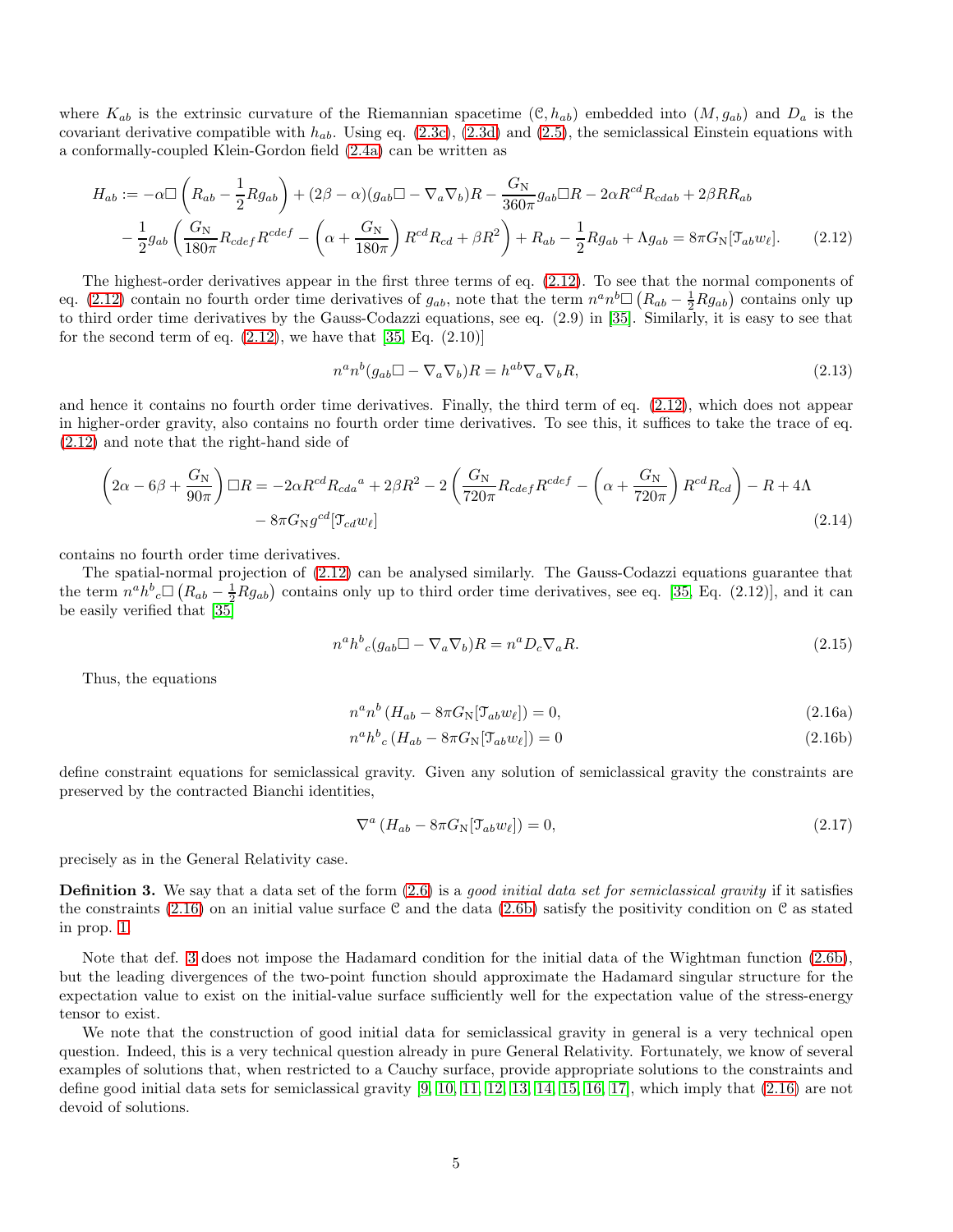# <span id="page-5-0"></span>3 The stress-energy tensor for conformally-related theories

Let  $(M, g_{ab})$  be a smooth, globally hyperbolic spacetime with Riemann curvature  $\mathsf{R}_{abcd}$ , Ricci curvature  $\mathsf{R}_{ab}$  and Ricci scalar R, which is conformally related to  $(M, g_{ab})$  through

$$
g_{ab} = e^{2\theta} \mathbf{g}_{ab} = \Theta^2 \mathbf{g}_{ab}, \qquad \theta : M \to \mathbb{R}, \qquad (3.1)
$$

where we assume for the moment that  $\theta \in C^{\infty}(M)$ , which implies that  $(M, g_{ab})$  is also a smooth, globally-hyperbolic spacetime. We denote the Riemann curvature in  $(M, g_{ab})$  by  $R_{abcd}$  and the Ricci curvature and Ricci scalar by  $R_{ab}$  and R respectively. We denote covariant derivatives compatible with  $g_{ab}$  as  $\nabla_a^{(g)}$ , and similarly for d'Alambert's operator, whereas covariant derivatives compatible with  $g_{ab}$  are label-free.

We consider a classical Klein-Gordon field,  $\psi$ , in the fixed background  $(M, g_{ab})$  obeying the field equation

$$
Q_{\mathsf{g}}\psi := \left(\Box^{(\mathsf{g})} - \Theta^2(m^2 + \xi R) - \frac{1}{6}\mathsf{R} + \frac{1}{6}\Theta^2 R\right)\psi = 0,\tag{3.2}
$$

where R and  $\Theta$  are viewed as fixed spacetime functions in the potential term of eq. [\(3.2\)](#page-5-1). It is well-known [\[29\]](#page-14-7) that solutions to [\(3.2\)](#page-5-1) are in one-to-one correspondence to solutions to the problem defined in  $(M, g_{ab})$  by

<span id="page-5-2"></span><span id="page-5-1"></span>
$$
P_g \phi := \left(\Box - m^2 - \xi R\right) \phi = 0,\tag{3.3}
$$

through the relation  $\phi = \Theta^{-1}\psi$ . Moreover, the fundamental Green operators associated to the normally hyperbolic differential operators appearing in eq. [\(3.2\)](#page-5-1) and [\(3.3\)](#page-5-2) are conformally related.

<span id="page-5-6"></span>**Proposition 4.** Let  $Q_{\mathsf{g}}: C^{\infty}(M) \to C^{\infty}(M)$  and  $P_g: C^{\infty}(M) \to C^{\infty}(M)$  be the normally hyperbolic operators defined by  $Q_{\rm g}$  in [\(3.2\)](#page-5-1) and  $P_{g}$  in [\(3.3\)](#page-5-2) with fundamental retarded (+) and advanced (−) Green operators  $\mathcal{E}^{\pm}_{Q_{\rm g}}: C_0^{\infty}(M) \to$  $C^{\infty}_{\rm sc}(M)$  and  ${\mathcal E}^\pm_{P_g}:C^{\infty}_0(M)\to C^{\infty}_{\rm sc}(M)$ , respectively. The integral kernels of the Green operators satisfy distributionally

$$
E_{P_g}^{\pm}(\mathbf{x}, \mathbf{x}') = \Theta^{-1}(\mathbf{x}) E_{Q_g}^{\pm}(\mathbf{x}, \mathbf{x}') \Theta^{-1}(\mathbf{x}'). \tag{3.4}
$$

Proof. Since we have assumed above that  $\Theta = e^{\theta}$  with  $\theta \in C^{\infty}(M)$ ,  $\Theta$  is strictly positive and supp  $\mathcal{E}_{P_g}^{\pm} = \sup p \mathcal{E}_{Q_g}^{\pm}$  as distributions. One can verify directly that

<span id="page-5-5"></span><span id="page-5-4"></span><span id="page-5-3"></span>
$$
P_g = \Theta^{-3} Q_{\rm g} \Theta,\tag{3.5}
$$

and using the fact that the volume elements are related by  $dvol_g = \Theta^4 dvol_g$ , one has that

$$
f = \int_M \mathrm{dvol}_g(\mathbf{x}') E_{P_g}^{\pm}(\mathbf{x}, \mathbf{x}') P_g' f(\mathbf{x}') = \int_M \mathrm{dvol}_g(\mathbf{x}') E_{P_g}^{\pm}(\mathbf{x}, \mathbf{x}') \Theta(\mathbf{x}') Q_g' \Theta(\mathbf{x}') f(\mathbf{x}'),\tag{3.6}
$$

where on the left-hand side of eq. [\(3.6\)](#page-5-3) we have used  $f = \mathcal{E}_{P_g}^{\pm} P_{\mathsf{g}} f$ . Setting  $g = \Theta f$  and multiplying eq. (3.6) by  $\Theta(\mathbf{x})$ , we have

$$
\int_M \mathrm{dvol}_g(\mathbf{x}') \Theta(\mathbf{x}) E_{P_g}^{\pm}(\mathbf{x}, \mathbf{x}') \Theta(\mathbf{x}') Q'_g g(\mathbf{x}') = g(\mathbf{x}) = \int_M \mathrm{dvol}_g(\mathbf{x}') E_{Q_g}^{\pm}(\mathbf{x}, \mathbf{x}') Q'_g g(\mathbf{x}'),\tag{3.7}
$$

where on the right-hand side we have used  $g = \mathcal{E}^{\pm}_{Q_g} Q_g g$ . Since f (and therefore g) is arbitrary, and by the uniqueness of the Green fundamental operators, eq. [\(3.4\)](#page-5-4) follows.  $\Box$ 

The situation is similar for quantum field theories defined in  $(M, g_{ab})$  and  $(M, g_{ab})$ . Let  $\Psi(f)$  be the generators of the Klein-Gordon algebra  $A(M)$  in the spacetime  $(M, g_{ab})$  and  $\Phi(f)$  be the generators of the Klein-Gordon algebra  $\mathscr{A}(M)$  in  $(M, g_{ab})$ . We can define quasi-free states in the theory  $A(M)$  as positive, normalised maps  $\omega_{\Psi} : A(M) \to \mathbb{C}$ by prescribing the Wightman two-point function

$$
\omega_{\Psi}(\Psi(f)\Psi(g)) = \int_{M \times M} \mathrm{dvol}(\mathbf{x}) \mathrm{dvol}(\mathbf{x}') \mathsf{G}^+(\mathbf{x}, \mathbf{x}') f(\mathbf{x}) g(\mathbf{x}'),\tag{3.8}
$$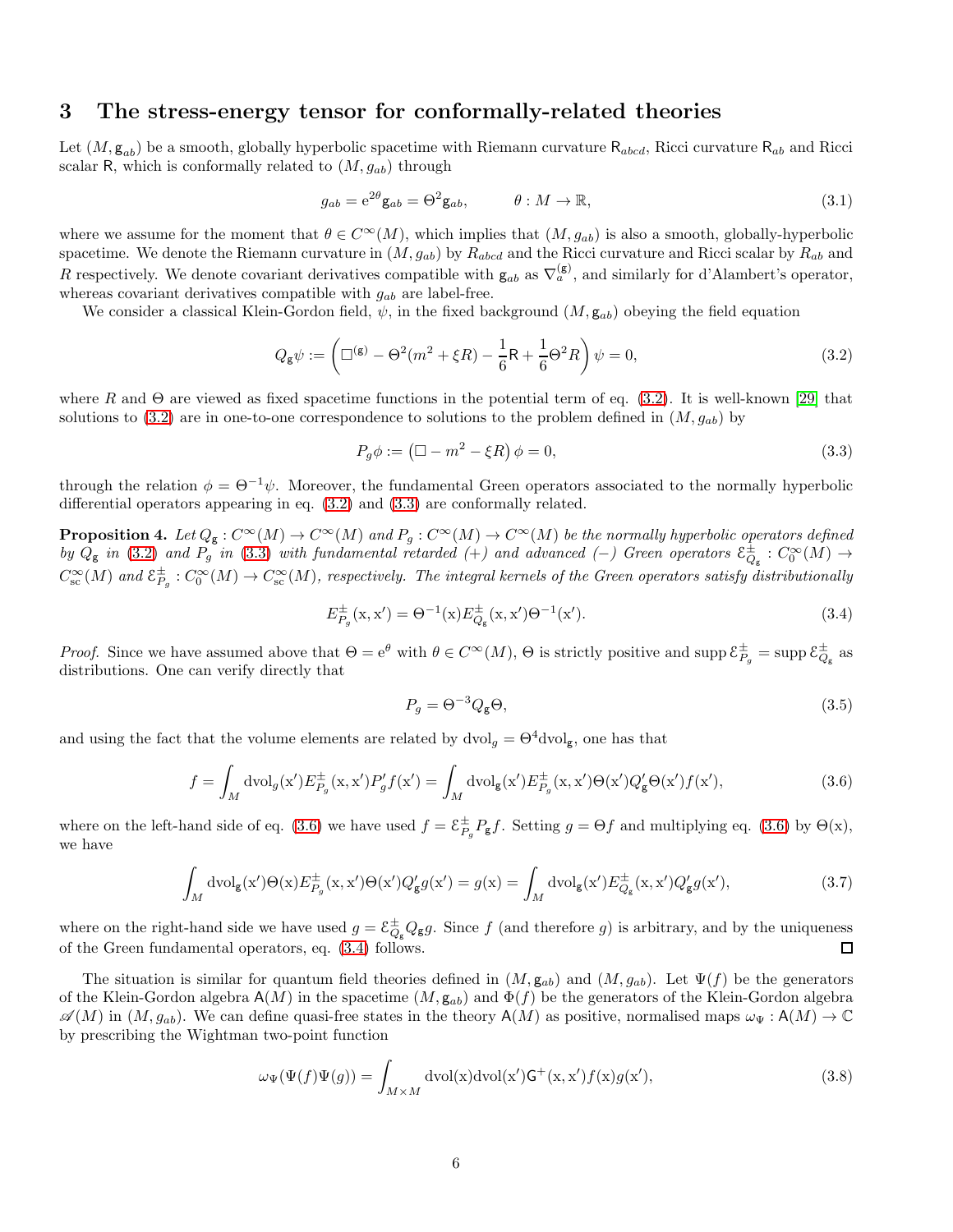which, together with the one-point function  $\omega_{\Psi}(\Psi(f)) = \psi(f)$  if it is non-vanishing, fully characterises the state of the theory. The kernel of the Wightman function [\(3.8\)](#page-5-5) is a distributional bi-solution to the Klein-Gordon equation,

$$
\left(\Box_{x}^{(g)} - \Theta^{2}(x)(m^{2} + \xi R(x)) - \frac{1}{6}R(x) + \frac{1}{6}\Theta^{2}(x)R(x)\right)G^{+}(x, x')
$$
  
= 
$$
\left(\Box_{x'}^{(g)} - \Theta^{2}(x')(m^{2} + \xi R(x')) - \frac{1}{6}R(x') + \frac{1}{6}\Theta^{2}(x')R(x')\right)G^{+}(x, x') = 0.
$$
 (3.9)

If the one-point function is non-vanishing, then one must impose that it satisfy the Klein-Gordon equation [\(3.2\)](#page-5-1) too.

It is formally known (see e.g. [\[30\]](#page-14-8)) that we can construct (quasi-free) states in the conformally-related theory  $\mathscr{A}(M)$  via the formula

<span id="page-6-0"></span>
$$
G^{+}(\mathbf{x}, \mathbf{x}') = \Theta^{-1}(\mathbf{x})\mathsf{G}^{+}(\mathbf{x}, \mathbf{x}')\Theta^{-1}(\mathbf{x}'). \tag{3.10}
$$

More precisely, we can show the following result.

<span id="page-6-1"></span>**Proposition 5.** Let  $\omega_{\Psi} : A(M) \to \mathbb{C}$  be a Hadamard state with Wightman two-point function kernel  $\mathsf{G}^+$ . The kernel [\(3.10\)](#page-6-0) defines the Wightman function of a Hadamard state  $\omega_{\Phi}: \mathscr{A}(M) \to \mathbb{C}$ .

*Proof.* That  $G^+$  is a distributional bi-solution to the Klein-Gordon equation follows from the above discussions. Since  $\Theta$  is a positive, real, smooth function, we have that  $G^+(x,x') = \overline{G^+(x',x)}$ . The state positivity of  $G^+$  follows from the positivity of  $G^+$  directly. The Hadamard property can be verified as in [\[17,](#page-13-14) Prop. 8], using the fact that the causal propagators of the operators  $Q_{\rm g}$  (defining the field equation in  $A(M)$ ) and of  $P_{q}$  (defining the field equation in  $\mathscr{A}(M)$  are related by eq. [\(3.4\)](#page-5-4) of Prop. [4,](#page-5-6) together with Radzikowski's theorem [\[31,](#page-14-9) Theorem 5.1], in particular the equivalence of items 1 and 3 in that theorem. □

The choice  $m^2 = 0$  and  $\xi = 1/6$  renders  $A(M)$  and  $\mathscr{A}(M)$  into theories for conformally covariant Klein-Gordon fields. Note that in this case, the stress-energy tensor of the theory  $A(M)$  is conserved, as the potential term is free of background structure in  $(M, g_{ab})$ ,  $\Theta$  and R. We make this choice now.

Following eq. (67) of [\[32\]](#page-14-10), we can write the expectation value of the stress-energy tensor [\(2.3a\)](#page-2-1) for the conformal Klein-Gordon field  $\Phi$  in the state  $\omega_{\Phi}$  as

$$
\omega_{\Phi}(T_{ab}) = \frac{1}{2(2\pi)^2} \left( -[w_{ab}] + \frac{1}{2} g_{ab} [\Box w] + \frac{1}{3} [w]_{;ab} - \frac{1}{12} g_{ab} \Box [w] + \frac{1}{6} \left( R_{ab} - \frac{1}{2} g_{ab} R \right) [w] \right) + \frac{1}{(2\pi)^2} g_{ab} [v_1] + \alpha_1 g_{ab} + \alpha_2 G_{ab} + \alpha_3 I_{ab} + \alpha_4 J_{ab},
$$
\n(3.11)

where semicolons denote covariant derivation with respect to the connection  $\nabla_a$  and with

$$
[w](x) := \lim_{x' \to x} G^+(x, x') - H(x, x'),
$$
\n(3.12a)

$$
[w_{ab}](\mathbf{x}) := \lim_{\mathbf{x}' \to \mathbf{x}} \nabla_b \nabla_a \left[ G^+(\mathbf{x}, \mathbf{x}') - H(\mathbf{x}, \mathbf{x}') \right],\tag{3.12b}
$$

$$
[\Box w](\mathbf{x}) := \lim_{\mathbf{x}' \to \mathbf{x}} g^{ab} \nabla_b \nabla_a \left[ G^+(\mathbf{x}, \mathbf{x}') - H(\mathbf{x}, \mathbf{x}') \right] = g^{ab}[w_{ab}](\mathbf{x}). \tag{3.12c}
$$

A similar expression can be written for  $\omega_{\Psi}(T_{ab})$ . Using Prop. [\(5\)](#page-6-1), eq. [\(3.11\)](#page-6-2) can be written in terms of the limits of the regular part of the two-point function  $G^+$  and its derivatives,

<span id="page-6-4"></span><span id="page-6-2"></span>
$$
[w](x) := \lim_{x' \to x} G^+(x, x') - H(x, x'),
$$
\n(3.13a)

$$
[\mathsf{w}_a](\mathsf{x}) := \lim_{\mathsf{x}' \to \mathsf{x}} \nabla_a \left[ \mathsf{G}^+(\mathsf{x}, \mathsf{x}') - \mathsf{H}(\mathsf{x}, \mathsf{x}') \right],\tag{3.13b}
$$

<span id="page-6-3"></span>
$$
[\mathsf{w}_{ab}](\mathbf{x}) := \lim_{\mathbf{x}' \to \mathbf{x}} \nabla_b \nabla_a \left[ \mathsf{G}^+(\mathbf{x}, \mathbf{x}') - \mathsf{H}(\mathbf{x}, \mathbf{x}') \right],\tag{3.13c}
$$

and the conformal factor and its covariant derivatives. Indeed, we have that

$$
[w] = \Theta^{-2}[w] = e^{-2\theta}[\mathsf{w}],\tag{3.14a}
$$

$$
[w_{ab}] = \Theta^{-1} \left( \Theta_{;ab}^{-1}[w] + \Theta_{;a}^{-1}[w_b] + \Theta_{;b}^{-1}[w_a] + \Theta^{-1}[w_{ab}] \right)
$$
  
=  $e^{-2\theta} \left( (\theta_{;a}\theta_{;b} - \theta_{;ab}) [w] - \theta_{;a}[w_b] - \theta_{;b}[w_a] + [w_{ab}] \right).$  (3.14b)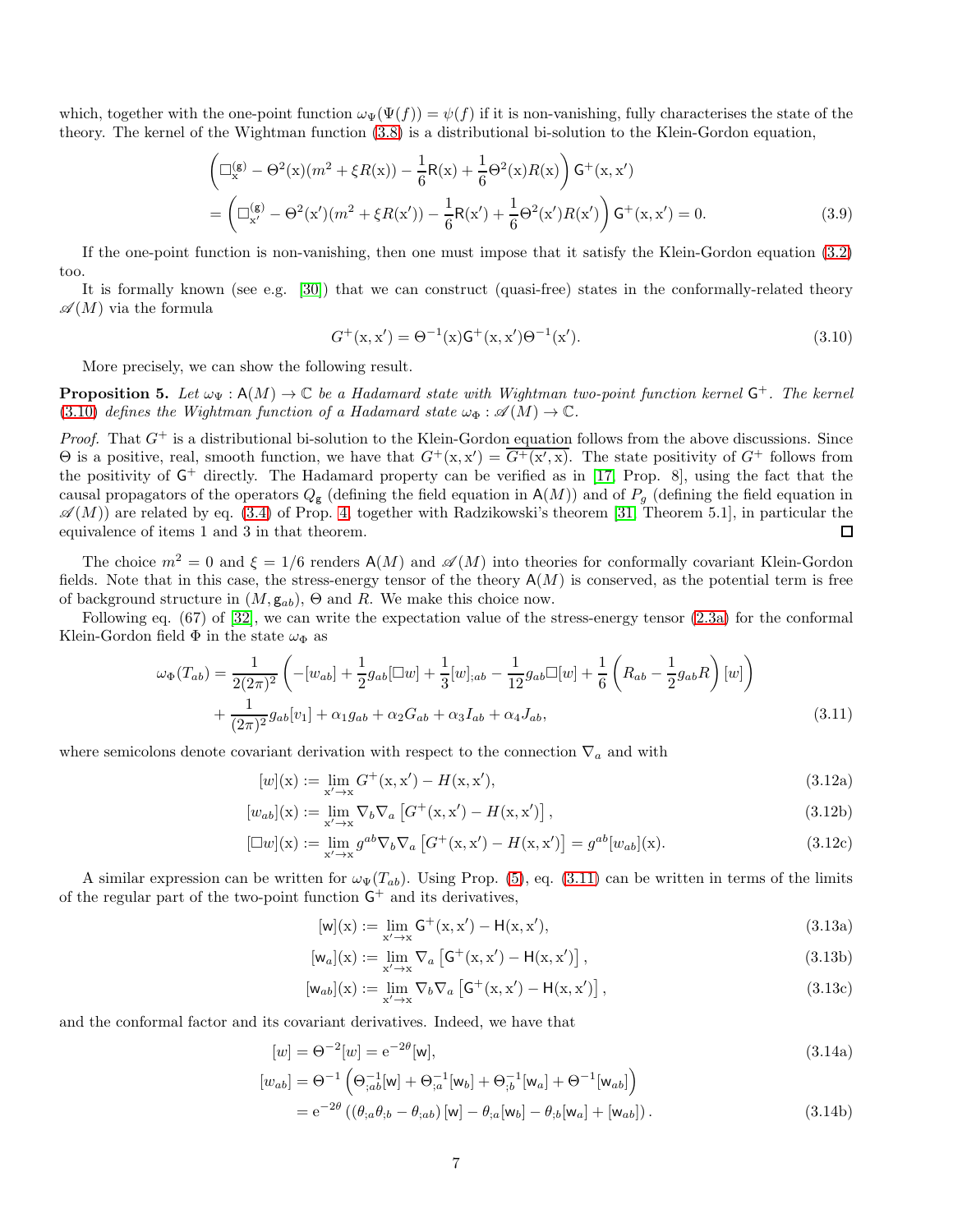Using eq.  $(3.14)$ , we can write eq.  $(3.11)$  as

<span id="page-7-1"></span>
$$
\omega_{\Phi}(T_{ab}) = [\mathcal{T}_{ab}w] + \frac{1}{(2\pi)^2} g_{ab}[v_1] + \alpha_1 g_{ab} + \alpha_2 G_{ab} + \alpha_3 I_{ab} + \alpha_4 J_{ab},
$$
\n
$$
[\mathcal{T}_{ab}w] = \frac{e^{2\theta}}{2(2\pi)^2} \left( \frac{1}{3} \left( \theta_{,a} \theta_{,b} + \theta_{,ab} \right) [w] + \theta_{,a}[w_b] + \theta_{,b}[w_a] - [w_{ab}] + \frac{1}{3} \left( -2\theta_{,a}[w]_{,b} - 2\theta_{,b}[w]_{,a} + [w]_{,ab} \right) \right)
$$
\n
$$
+ \frac{1}{2} g_{ab} g^{cd} \left( \left( \frac{1}{3} \theta_{,c} \theta_{,d} - \frac{2}{3} \theta_{,cd} \right) [w] - \theta_{,c}[w_d] - \theta_{,d}[w_c] + [w_{cd}] - \frac{1}{6} \left( -2\theta_{,c}[w]_{,d} - 2\theta_{,d}[w]_{,c} + [w]_{,cd} \right) \right)
$$
\n
$$
+ \frac{1}{6} \left( R_{ab} - \frac{1}{2} g_{ab} R \right) [w] \right). \tag{3.15b}
$$

The form of  $\omega_{\Phi}(T_{ab})$  given by eq. [\(3.15\)](#page-7-1) in terms of the coincidence limit of the regular part of the state with two-point function  $G^+$  (and its derivatives) and of the function  $\theta$  appearing in the conformal factor will be useful in order to construct the semiclassical gravity solutions with a conformally coupled field.

#### <span id="page-7-0"></span>4 Semiclassical gravity with a conformally covariant field

Using the explicit form of eq. [\(2.3c\)](#page-2-8), [\(2.3d\)](#page-2-9) and [\(2.5\)](#page-2-10), the semiclassical Einstein equations with a conformally-coupled Klein-Gordon field [\(2.4a\)](#page-2-2) can be written as

<span id="page-7-7"></span><span id="page-7-6"></span><span id="page-7-5"></span><span id="page-7-2"></span>
$$
(\alpha - 2\beta)R_{;ab} - \alpha \Box R_{ab} - \left(\frac{\alpha}{2} - 2\beta + \frac{G_N}{360\pi}\right)g_{ab}\Box R - 2\alpha R^{cd}R_{cdab} + 2\beta RR_{ab}
$$

$$
-\frac{1}{2}g_{ab}\left(\frac{G_N}{180\pi}R_{cdef}R^{cdef} - \left(\alpha + \frac{G_N}{180\pi}\right)R^{cd}R_{cd} + \beta R^2\right) + R_{ab} - \frac{1}{2}Rg_{ab} + \Lambda g_{ab} = 8\pi G_N[\mathfrak{T}_{ab}w_{\ell}].\tag{4.1}
$$

Note that the system of eq. [\(4.1\)](#page-7-2) is closely related to the higher-order gravity theory studied in [\[33,](#page-14-11) [34\]](#page-14-12) and recently in [\[35\]](#page-14-6). In particular, note that eq. [\(4.1\)](#page-7-2) reduce to eq. (5) in [\[34\]](#page-14-12) if one sets  $G_N = 0$  and  $\Lambda = 0.2$  $\Lambda = 0.2$ 

Following [\[34\]](#page-14-12), it is convenient to split eq. [\(4.1\)](#page-7-2) into trace and traceless equations,

<span id="page-7-4"></span>
$$
-\left(2\alpha - 6\beta + \frac{G_N}{90\pi}\right)\Box R - 2\alpha R^{cd}R_{cda}^{a} + 2\beta R^{2} - 2\left(\frac{G_N}{720\pi}R_{cdef}R^{cdef} - \left(\alpha + \frac{G_N}{720\pi}\right)R^{cd}R_{cd}\right) - R + 4\Lambda
$$
  
\n
$$
= 8\pi G_N g^{cd}[\mathcal{T}_{cd}w_{\ell}],
$$
\n
$$
(\alpha - 2\beta)\left(R_{;ab} - \frac{1}{4}g_{ab}\Box R\right) - \alpha\Box\tilde{R}_{ab} - 2\alpha R^{cd}\left(R_{cdab} - \frac{1}{4}g_{ab}R_{cde}^{e}\right) + 2\beta R\tilde{R}_{ab} + \tilde{R}_{ab}
$$
\n
$$
= 8\pi G_N\left([\mathcal{T}_{ab}w_{\ell}] - \frac{1}{4}g_{ab}g^{cd}[\mathcal{T}_{cd}w_{\ell}]\right),
$$
\n(4.2b)

where  $\tilde{R}_{ab} := R_{ab} - (1/4)Rg_{ab}$  is the traceless part of the Ricci scalar. The term  $\Box R$  on the left-hand side of eq. [\(4.2b\)](#page-7-4) can be eliminated using eq. [\(4.2a\)](#page-7-5), and appearances of the (traceful) Ricci tensor in eq. [\(4.2a\)](#page-7-5) are short-hand notation for  $R_{ab} = \tilde{R}_{ab} + (1/4)Rg_{ab}$ .

It is known how to solve the system [\(4.2\)](#page-7-6) in the case in which  $G_N = 0$  as an initial-value problem [\[34,](#page-14-12) Sec. IV]. The point is to introduce in addition to  $g_{ab}$  the auxiliary variables  $\mathscr R$  and  $\tilde{\mathscr R}_{ab}$ , which at the level of solutions should coincide with the Ricci scalar and the traceless part of the Ricci tensor, R and  $R_{ab} - (1/4)Rg_{ab}$  respectively, by imposing appropriate constraints that should hold everywhere for the physical solution. The system [\(4.2\)](#page-7-6), together with the harmonic gauge condition for  $g_{ab}$  and the constraints, can be enlarged into a quasi-linear, diagonal, second order, hyperbolic system, and Leray's theorem [\[36\]](#page-14-13) guarantees that given second order, smooth initial data for  $g_{ab}$  $\mathscr{R}$  and  $\tilde{\mathscr{R}}_{ab}$  on  $\mathscr{C}$  satisfying the constraints, the problem admits a unique, smooth solution in a neighbourhood of  $\mathscr{C}$ . Furthermore, perturbations of initial data lead to perturbative effects in the solutions.

The purpose of this section is to extend these existence, uniqueness and stability results to semiclassical gravity in the case in which one deals with a conformally covariant field in conformally static, globally hyperbolic spacetimes. The first step will be to prescribe criteria for Hadamard initial data for the problem.

<span id="page-7-3"></span><sup>&</sup>lt;sup>2</sup>Our definitions of  $\alpha$  and  $\beta$  differ from those in [\[34\]](#page-14-12) by a factor of 16 $\pi G_N$  and our curvature tensor definitions are also different, resulting in some relative minus signs in the quadratic curvature terms. Noakes uses a convention in [\[34\]](#page-14-12) consistent with that of the seminal monograph of Birrell and Davies [\[30\]](#page-14-8), while our convention is consistent with the one adopted by Decanini and Folacci in [\[32\]](#page-14-10).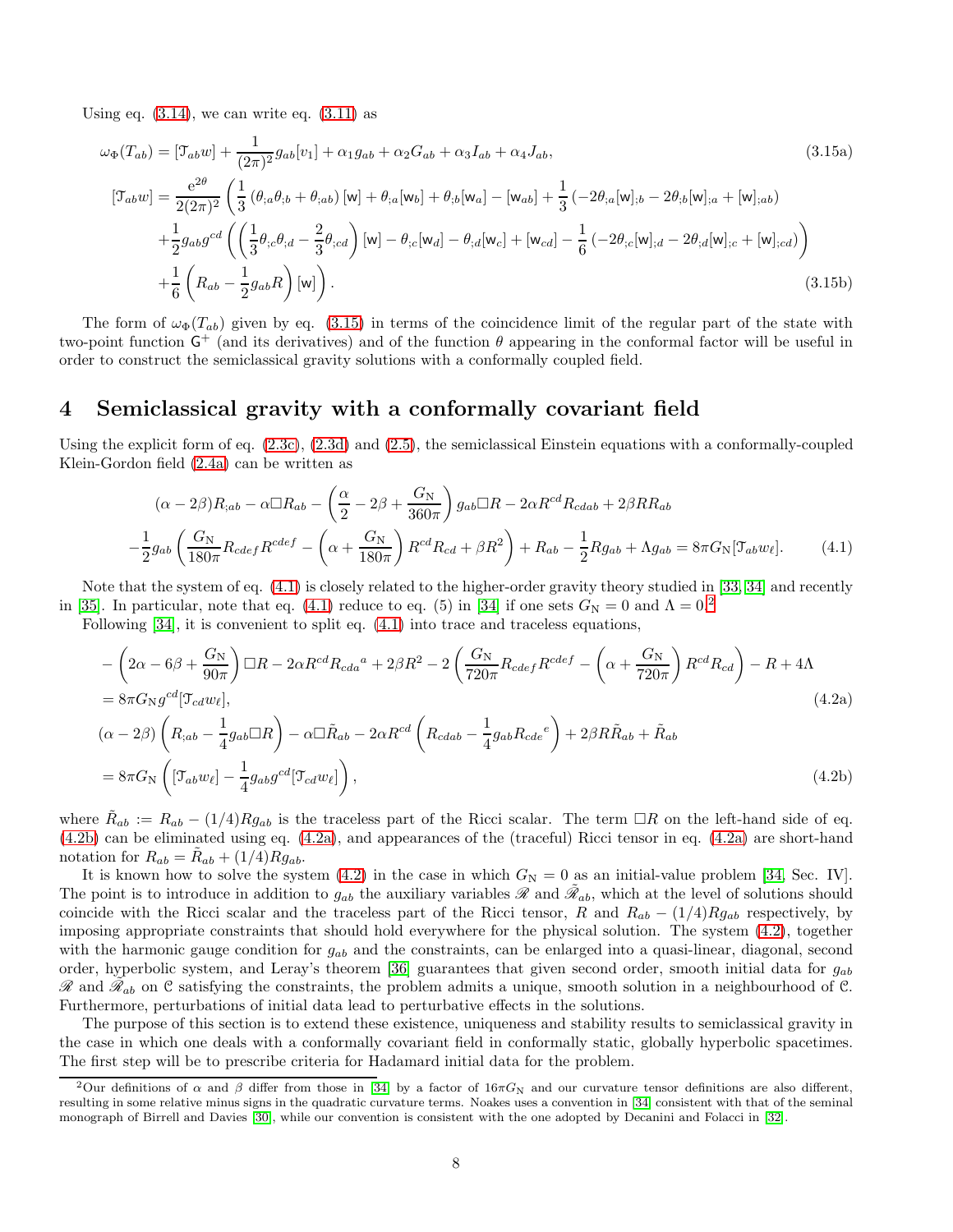#### 4.1 Hadamard initial data

It is known from [\[17\]](#page-13-14) how to prescribe Hadamard initial data for static spacetimes. The following results shows that given Hadamard initial data in a static spacetime, it is possible to prescribe Hadamard initial data for a conformally covariant field in a conformally static spacetime. This is nothing but the initial data for conformal states.

<span id="page-8-3"></span>**Lemma 6.** Let  $(M, g_{ab})$  be a fixed smooth, static, globally hyperbolic spacetime and  $C \subset M$  a Cauchy surface of  $(M, g_{ab})$  with normal  $n^a$ . Let  $N_c \subset M$  be a neighbourhood of  $C, \theta \in C^{\infty}(N_c, \mathbb{R})$  and  $(N_c, g_{ab} = e^{2\theta} g_{ab})$  a (not necessarily static) globally hyperbolic spacetime. Let

$$
G^+(x, x')|_e = \omega(\varphi(\underline{x})\varphi(\underline{x}')) = G^+_{\varphi\varphi}(\underline{x}, \underline{x}'), \qquad \nabla_n G^+(\underline{x}, x')|_e = \omega(\pi(\underline{x})\varphi(\underline{x}')) = G^+_{\pi\varphi}(\underline{x}, \underline{x}'),
$$
  

$$
\nabla_n G^+(\underline{x}, x')|_e = \omega(\varphi(\underline{x})\pi(\underline{x}')) = G^+_{\varphi\pi}(\underline{x}, \underline{x}'), \qquad \nabla_n \nabla_n G^+(\underline{x}, x')|_e = \omega(\pi(\underline{x})\pi(\underline{x}')) = G^+_{\pi\pi}(\underline{x}, \underline{x}'), \qquad (4.3)
$$

where  $\underline{x}, \underline{x}' \in \mathcal{C}$ , be initial data for the two-point function  $G^+$  of a conformally covariant Klein-Gordon field in  $(N_{\mathcal{C}}, g_{ab})$ , where the covariant derivatives  $\nabla_n$  are taken in the direction of  $n^a := e^{-\theta} n^a$ . If it holds that

$$
G_{\varphi\varphi}^{+}(\underline{x},\underline{x}') = G_{\varphi\varphi}^{+}(\underline{x},\underline{x}') \left[ e^{-\theta(x)} e^{-\theta(x')} \right] \Big|_{e},
$$
  
\n
$$
G_{\pi\varphi}^{+}(\underline{x},\underline{x}') = G_{\pi\varphi}^{+}(\underline{x},\underline{x}') \left[ e^{-2\theta(x)} e^{-\theta(x')} \right] \Big|_{e} + G_{\varphi\varphi}^{+}(\underline{x},\underline{x}') \nabla_{n} \left[ e^{-\theta(x)} e^{-\theta(x')} \right] \Big|_{e},
$$
  
\n
$$
G_{\varphi\pi}^{+}(\underline{x},\underline{x}') = G_{\varphi\pi}^{+}(\underline{x},\underline{x}') \left[ e^{-\theta(x)} e^{-2\theta(x')} \right] \Big|_{e} + G_{\varphi\varphi}^{+}(\underline{x},\underline{x}') \nabla_{n'} \left[ e^{-\theta(x)} e^{-\theta(x')} \right] \Big|_{e},
$$
  
\n
$$
G_{\pi\pi}^{+}(\underline{x},\underline{x}') = G_{\pi\pi}^{+}(\underline{x},\underline{x}') \left[ e^{-2\theta(x)} e^{-2\theta(x')} \right] \Big|_{e} + G_{\varphi\pi}^{+}(\underline{x},\underline{x}') \nabla_{n} \left[ e^{-\theta(x)} e^{-2\theta(x')} \right] \Big|_{e},
$$
  
\n
$$
+ G_{\pi\varphi}^{+}(\underline{x},\underline{x}') \nabla_{n'} \left[ e^{-2\theta(x)} e^{-\theta(x')} \right] \Big|_{e} + G_{\varphi\varphi}^{+}(\underline{x},\underline{x}') \nabla_{n} \nabla_{n'} \left[ e^{-\theta(x)} e^{-\theta(x')} \right] \Big|_{e},
$$
  
\n(4.4)

where

$$
\mathsf{G}^{+}(\mathbf{x},\mathbf{x}')|_{\mathcal{C}} = \mathsf{G}^{+}_{\varphi\varphi}(\underline{\mathbf{x}},\underline{\mathbf{x}}'),
$$
\n
$$
\nabla_{\mathsf{n}}\mathsf{G}^{+}(\mathbf{x},\mathbf{x}')|_{\mathcal{C}} = \mathsf{G}^{+}_{\pi\varphi}(\underline{\mathbf{x}},\underline{\mathbf{x}}'),
$$
\n
$$
\nabla_{\mathsf{n}}\nabla_{\mathsf{n}'}\mathsf{G}^{+}(\mathbf{x},\mathbf{x}')|_{\mathcal{C}} = \mathsf{G}^{+}_{\pi\pi}(\underline{\mathbf{x}},\underline{\mathbf{x}}'),
$$
\n
$$
\nabla_{\mathsf{n}}\nabla_{\mathsf{n}'}\mathsf{G}^{+}(\mathbf{x},\mathbf{x}')|_{\mathcal{C}} = \mathsf{G}^{+}_{\pi\pi}(\underline{\mathbf{x}},\underline{\mathbf{x}}')
$$
\n
$$
(4.5)
$$

is Hadamard initial data for the two-point function of a conformally covariant Klein-Gordon field in the static spacetime  $(M, \mathbf{g}_{ab})$ , then [\(4.4\)](#page-8-1) is Hadamard initial data.

*Proof.* The Hadamard Wightman function  $G^+$  is the (unique) solution to

<span id="page-8-4"></span><span id="page-8-2"></span><span id="page-8-1"></span>
$$
\left(\Box_{x}^{(g)} + \frac{1}{6}R(x)\right)G^{+}(x, x') = \left(\Box_{x'}^{(g)} + \frac{1}{6}R(x')\right)G^{+}(x, x') = 0
$$
\n(4.6)

with initial data [\(4.5\)](#page-8-2).

It can be explicitly obtained using the causal propagator of the operator  $\square^{(g)} - \frac{1}{6}R$  using eq. (3.19) in [\[21\]](#page-13-18). The Wightman function  $G^+(x, x') = e^{-\theta(x)} G^+(x, x') e^{-\theta(x')}$  uniquely satisfies

$$
\left(\Box_x - \frac{1}{6}R(x)\right)G^+(x, x') = \left(\Box_{x'} - \frac{1}{6}R(x')\right)G^+(x, x') = 0.
$$
\n(4.7)

with initial data [\(4.4\)](#page-8-1). Prop. [5](#page-6-1) implies that  $G^+$  has Hadamard form and is positive. Thus, eq. (4.4) is Hadamard initial data. □

#### 4.2 Well-posedness of semiclassical gravity for conformally covariant fields in conformally static spacetimes

Lemma [6](#page-8-3) allows us to now turn to the main result of this paper, which is the well-posedness of semiclassical gravity for a conformally covariant Klein-Gordon field in conformally static spacetimes.

<span id="page-8-0"></span>**Theorem 7.** Let  $(M, g_{ab})$  be a fixed smooth, static, globally hyperbolic spacetime with a global, non-vanishing, irrotational timelike Killing vector field  $K^a = \partial_t^a$ , and let  $K^a$  be irrotational with respect to  $C \subset M$ , a Cauchy surface of  $(M, g_{ab})$ . Given a good initial data set [\(2.6\)](#page-2-11) for the semiclassical gravity equations [\(2.4\)](#page-2-3) with a conformally coupled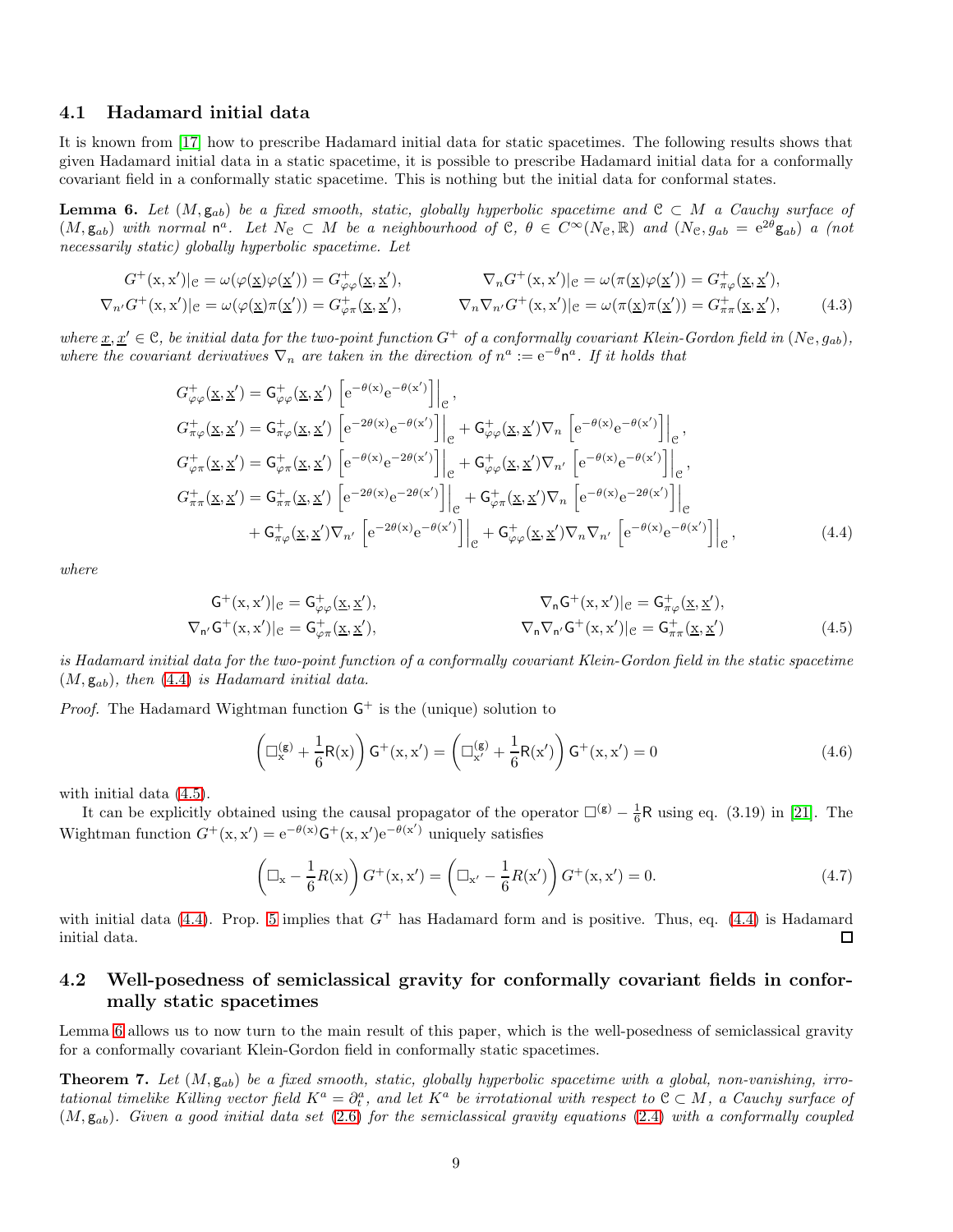Klein-Gordon field ( $m^2 = 0$ ,  $\xi = 1/6$ ) (in the sense of def. [\(3\)](#page-4-2)), where the metric data is given in terms of the functions  $\theta_0, \theta_1, \theta_2, \theta_3 \in C^{\infty}(\mathcal{C}, \mathbb{R})$  as

$$
g_{ab}^{(0)} = e^{2\theta_0} [\mathbf{g}_{ab}]|e,\tag{4.8a}
$$

$$
g_{ab}^{(1)} = 2\theta_1 e^{2\theta_0} [\mathbf{g}_{ab}]|e,\tag{4.8b}
$$

$$
g_{ab}^{(2)} = 2\left(2\theta_1^2 + \theta_2\right) e^{2\theta_0} [\mathbf{g}_{ab}]|e, \tag{4.8c}
$$

$$
g_{ab}^{(3)} = 2\left(4\theta_1^3 + 6\theta_1\theta_2 + \theta_3\right) e^{2\theta_0} [\mathbf{g}_{ab}]|e,
$$
\n(4.8d)

and where the where the Wightman two-point function data is Hadamard initial data constructed as in lemma [6,](#page-8-3) eq. [\(4.4\)](#page-8-1), using the initial data  $\theta_0$  and  $\theta_1$  on  $\mathfrak C$  and data for a conformally related Klein-Gordon two-point function  $\mathsf G^+$  in the static spacetime, there exists a neighbourhood of C,  $N_c \subset M$ , for which there is a unique function  $\theta : N_c \to \mathbb{R}$ , such that the metric tensor

<span id="page-9-2"></span><span id="page-9-1"></span>
$$
g_{ab} = \Theta^2 \mathbf{g}_{ab} = e^{2\theta} \mathbf{g}_{ab},\tag{4.9}
$$

and the unique Wightman two-point function,  $G^+$ , obtained from the Hadamard initial data yield a solution to semiclas-sical gravity [\(2.4\)](#page-2-3) in the globally hyperbolic spacetime (N<sub>C</sub>,  $g_{ab}$ ) for generic values of  $\alpha$  and  $\beta$  (i.e., almost everywhere in the parameter space  $\mathbb{R}^2$  endowed with its standard measurable space structure). Moreover, small perturbations of good initial data in the conformal class of  $g_{ab}$  lead to small perturbations in the solution.

Proof. As seen in lemma [6,](#page-8-3) using the functions  $\theta_0$  and  $\theta_1$ , there is a one-to-one correspondence between the Hadamard initial data of  $G^+$  and that of a Wightman function  $G^+$  that obeys eq. [\(4.6\)](#page-8-4), which is of Hadamard form in the static spacetime  $(M, g_{ab})$ . There is furthermore a one-to-one relation between  $G^+$  as a state in a neighbourhood of the Cauchy surface,  $N_c$ , and  $G^+$  restricted (more precisely, pulled back) to the same neighbourhood, provided that  $\theta$  can be uniquely determined in  $N_{\mathcal{C}}$ . Moreover, in this case  $G^+$  will be of Hadamard form by prop. [5.](#page-6-1)

Thus, the goal of the proof is to show that such unique  $\theta : N_{\mathcal{C}} \to \mathbb{R}$  exists by the semiclassical Einstein equations, given the fourth-order initial data  $\theta_0, \ldots, \theta_3 \in C^{\infty}(\mathcal{C}, \mathbb{R})$ .

To this end, following [\[34\]](#page-14-12), we split eq. [\(2.4a\)](#page-2-2) into trace and traceless equations, cf. eq. [\(4.2\)](#page-7-6), and introduce the variables R and  $\tilde{\mathcal{R}}_{ab}$  as discussed above, whereby by setting  $g_{ab} = e^{2\theta} \mathbf{g}_{ab}$  we write the system [\(2.4a\)](#page-2-2) as

$$
\Box \mathcal{R} - \left(2\alpha - 6\beta + \frac{G_N}{90\pi}\right)^{-1} \left[-2\alpha \left(\tilde{\mathcal{R}}^{cd} + \frac{1}{4}\mathcal{R}e^{-2\theta}\mathbf{g}^{cd}\right) R_{cda}^{a} + 2\beta \mathcal{R}^{2} - \frac{G_N}{360\pi} R_{cdef}^{cdef}\right] \n+ \left(2\alpha + \frac{G_N}{360\pi}\right) \left(\tilde{\mathcal{R}}^{cd} + \frac{1}{4}\mathcal{R}e^{-2\theta}\mathbf{g}^{cd}\right) \left(\tilde{\mathcal{R}}_{cd} + \frac{1}{4}\mathcal{R}e^{2\theta}\mathbf{g}_{cd}\right) - \mathcal{R} + 4\Lambda\right] = 0, \tag{4.10a}
$$
\n
$$
- \alpha \Box \tilde{\mathcal{R}}_{ab} + (\alpha - 2\beta)\mathcal{R}_{;ab} - 2\alpha \left(\tilde{\mathcal{R}}^{cd} + \frac{1}{4}\mathcal{R}e^{-2\theta}\mathbf{g}^{cd}\right) \left(R_{cdab} - \frac{1}{4}e^{2\theta}\mathbf{g}_{ab}R_{cde}^{e}\right) + 2\beta \mathcal{R}\tilde{\mathcal{R}}_{ab} + \tilde{\mathcal{R}}_{ab}
$$
\n
$$
- \frac{1}{4}(\alpha - 2\beta)e^{2\theta}\mathbf{g}_{ab}\left(2\alpha - 6\beta + \frac{G_N}{360\pi}\right)^{-1} \left[-2\alpha \left(\tilde{\mathcal{R}}^{cd} + \frac{1}{4}\mathcal{R}e^{-2\theta}\mathbf{g}^{cd}\right)R_{cda}^{a} - \frac{G_N}{360\pi}R_{cdef}R^{cdef}\right] \n+ \left(2\alpha + \frac{G_N}{360\pi}\right) \left(\tilde{\mathcal{R}}^{cd} + \frac{1}{4}\mathcal{R}e^{-2\theta}\mathbf{g}^{cd}\right) \left(\tilde{\mathcal{R}}_{cd} + \frac{1}{4}\mathcal{R}e^{2\theta}\mathbf{g}_{cd}\right) - \mathcal{R} + 4\Lambda\right] - 8\pi G_N \left([\mathcal{T}_{ab}w_{\ell}] - \frac{1}{4}\mathbf{g}_{ab}\mathbf{g}^{cd}[\mathcal{T}_{cd}w
$$

In eq. [\(4.2a\)](#page-7-5) and [\(4.10b\)](#page-9-0) the Riemann tensor and its contractions are seen as functionals of  $\theta$ ,  $\nabla_a^{(\mathbf{g})}\theta$  and  $\nabla_a^{(\mathbf{g})}\nabla_b^{(\mathbf{g})}\theta$ and of the background fields  $g_{ab}$  and  $R_{abcd}$ . See e.g. eq. (D.7) in [\[37\]](#page-14-14).

The second order initial data of  $\mathscr{R}$  and  $\tilde{\mathscr{R}}_{ab}$  will be constrained to match the fourth order initial data of  $\theta$ , such that for the solutions  $\mathscr{R} = R$  and  $\tilde{\mathscr{R}}_{ab} = \tilde{R}_{ab}$ . Note that eq. [\(4.10a\)](#page-9-1) is independent of the state – the only contribution to the stress-energy tensor comes from the trace anomaly and the geometric ambiguities proportional to  $\alpha$  and  $\beta$ . Using formula [\(3.15b\)](#page-7-7) the last term on the left-hand side of eq. [\(4.10a\)](#page-9-1) can be seen as a functional of  $\theta$ ,  $\nabla_a^{(\mathbf{g})}\theta$  and  $\nabla_a^{(\mathbf{g})}\nabla_b^{(\mathbf{g})}\theta$ and the background fields  $g_{ab}$ , its derivatives,  $[w]$ ,  $[w_a]$  and  $[w_{ab}]$  together with their covariant derivatives, which are computed from the known Wightman function  $G^+$  in static spacetime. In addition to eq. [\(4.10a\)](#page-9-1) and [\(4.10b\)](#page-9-0),  $\theta$  must satisfy the equation

<span id="page-9-3"></span><span id="page-9-0"></span>
$$
6\Box^{(g)}\theta + 6g^{ab}\nabla_a^{(g)}\theta\nabla_b^{(g)}\theta + e^{2\theta}\mathcal{R} - R = 0,
$$
\n(4.10c)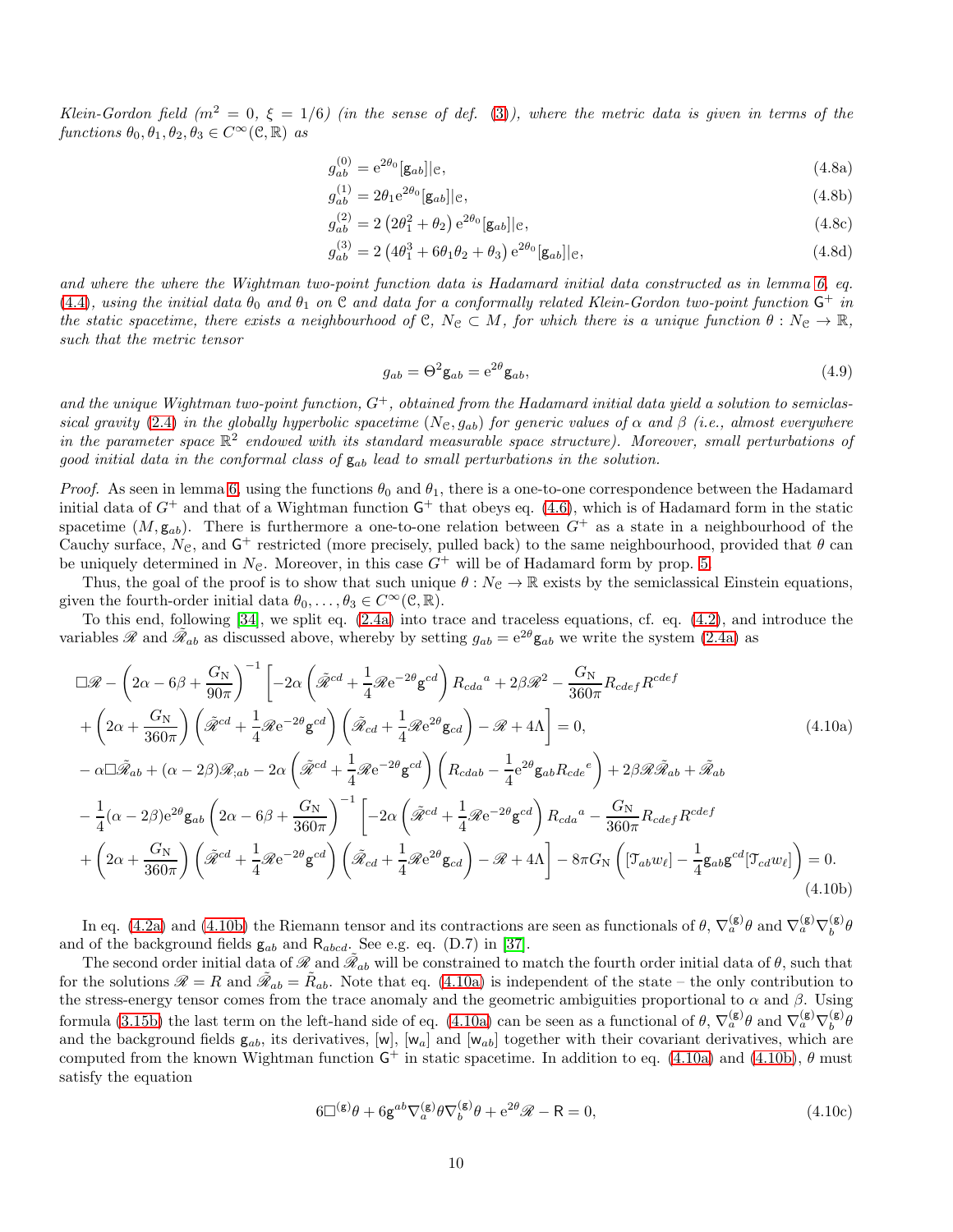which connects the Ricci scalars in the two conformally related spacetimes whenever  $\mathcal{R} = R$ .

The system of equations [\(4.10\)](#page-9-2) can be cast in the form of a quasilinear, diagonal, second-order hyperbolic one adapting the techniques introduced in [\[34\]](#page-14-12). We define  $v_a := \nabla_a^{(\mathsf{g})} \theta$  and  $w_{ab} := \nabla_a^{(\mathsf{g})} \nabla_a^{(\mathsf{g})} \theta$ . These variables obey the once- and twice-covariantly-differentiated eq. [\(4.10c\)](#page-9-3) respectively. Defining further  $\mathcal{V}_a := \nabla_a^{(g)} \mathcal{R}$ , which obeys the covariantly differentiated eq. [\(4.10a\)](#page-9-1), the system of eq. [\(4.10\)](#page-9-2) can be extended into the system

<span id="page-10-0"></span>
$$
\Box^{(g)}\mathcal{R} + \mathcal{A} = 0,\tag{4.11a}
$$

$$
\Box^{(g)}\mathscr{V}_a + \mathscr{A}_a = 0,\tag{4.11b}
$$

$$
\Box^{(g)}\tilde{\mathscr{R}}_{ab} + \mathscr{B}_{ab} = 0, \qquad (4.11c)
$$

$$
6\square^{(g)}\theta + \mathscr{C} = 0,\tag{4.11d}
$$

$$
6\square^{(\mathsf{g})}v_a + \mathscr{C}_a = 0,\tag{4.11e}
$$

$$
6\square^{(\mathsf{g})} w_{ab} + \mathscr{C}_{ab} = 0,\tag{4.11f}
$$

where  $\mathscr{A}, \mathscr{A}_a, \mathscr{B}_{ab}, \mathscr{C}, \mathscr{C}_a$  and  $\mathscr{C}_{ab}$  depend at most on  $\theta, v_a, w_{ab}, \tilde{\mathscr{R}}, \tilde{\mathscr{R}}_{ab}, \mathscr{V}_a$  and up to their first order derivatives in time, and on the background structure  $g_{ab}$ ,  $[w]$ ,  $[w_{ab}]$ ,  $[w_{ab}]$  and their derivatives. The details of the system [\(4.11\)](#page-10-0) appear in app. [A.](#page-12-2) Leray's theorem [\[36\]](#page-14-13) guarantees that the system [\(4.11\)](#page-10-0) is well posed given initial data and that small perturbations of initial data lead to small perturbations in the solutions.

All that is left is to constraint  $\mathscr{R}$  and  $\tilde{\mathscr{R}}_{ab}$  such that they coincide with R and  $R_{ab} - (1/4)Rg_{ab}$  (resp.), as computed from  $g_{ab} = e^{2\theta} \mathbf{g}_{ab}$ . Noakes has shown how to guarantee that this holds in the harmonic gauge for higher-derivative gravity [\[34\]](#page-14-12), and the case at hand is a straightforward adaptation of that argument. The symmetric tensor

$$
\Delta_{ab} := R_{ab} - \frac{1}{2} R e^{2\theta} \mathbf{g}_{ab} - \tilde{\mathcal{R}}_{ab} + \frac{1}{4} e^{2\theta} \mathbf{g}_{ab} \mathcal{R},\tag{4.12}
$$

should vanish for physical solutions. Introducing (locally) the harmonic potential,

$$
F^{\mu} := -\frac{1}{2} e^{-4\theta} g^{\alpha\beta} g^{\mu\gamma} \left( \partial_{\alpha} (e^{2\theta} g_{\beta\gamma}) + \partial_{\beta} (e^{2\theta} g_{\alpha\gamma}) - \partial_{\gamma} (e^{2\theta} g_{\alpha\beta}) \right), \tag{4.13}
$$

where Greek indices denote coordinates (as opposed to abstract indices), it holds in harmonic coordinates that [\[34,](#page-14-12) Eq. (45)]

$$
\frac{1}{2}e^{-2\theta}\mathsf{g}^{\alpha\beta}\partial_{\alpha}\partial_{\beta}F^{\mu} + p^{\mu} - e^{-2\theta}\mathsf{g}^{\mu\alpha}\Delta_{\alpha}{}^{\beta}{}_{;\beta} = 0,
$$
\n(4.14)

where  $p^{\mu}$  depends in up to first order derivatives of the variables, and

<span id="page-10-2"></span><span id="page-10-1"></span>
$$
g^{\gamma\delta}\partial_{\gamma}\partial_{\delta}\Delta_{\alpha}{}^{\beta}{}_{;\beta} + q_{\alpha} + L_{\alpha} = 0, \tag{4.15}
$$

where  $L_{\alpha}$  also depends in up to first order derivatives of the variables and  $q_{\alpha}$  up to first order derivatives in all variables, except for  $F^{\mu}$ , including terms of the form  $F^{\mu}{}_{;\alpha\beta}$ .

The system [\(4.14\)](#page-10-1) and [\(4.15\)](#page-10-2) for  $\Delta_{\alpha}{}^{\beta}{}_{;\beta}$  and  $F^{\mu}$  can be enlarged into a second order, quasi-linear, diagonal hyperbolic system by introducing  $G^{\mu}_{\nu} := \partial_{\nu} F^{\mu}$ , which obeys the differentiated version of eq. [\(4.14\)](#page-10-1) as field equation. Thus, by Leray's theorem, choosing vanishing initial data for  $F^{\mu}$  and  $\Delta_{\alpha}{}^{\beta}{}_{;\beta}$ , eq. [\(4.14\)](#page-10-1) and [\(4.15\)](#page-10-2) guarantee that  $\mathscr{R} = R$  and  $\tilde{\mathscr{R}}_{\mu\nu} = R_{\mu\nu} - (1/4)Rg_{\mu\nu}$  throughout the solution. The vanishing initial data for eq. [\(4.15\)](#page-10-2),  $\Delta_{\alpha}{}^{\beta}{}_{;\beta} = \dot{\Delta}_{\alpha}{}^{\beta}{}_{;\beta} = 0$  imposes eight constraints, which are consistently satisfied by construction when the data for  $\mathscr{R}$  and  $\tilde{\mathscr{R}}_{ab}$  matches the data of R and  $R_{ab} - (1/4)Rg_{ab}$  in terms of the data of  $\theta$  on C, as we demand. Additionally, as usual, the eight constraints corresponding to the vanishing of initial data for the harmonic potential are tantamount to the existence of harmonic coordinates, which is guaranteed by the freedom to choose coordinates for the background metric components  $g_{\mu\nu}$ , such that on the initial surface  $F^{\mu}|_{\mathcal{C}} = 0$  and, as usual, that  $\dot{F}^{\mu}|_{\mathcal{C}} = 0$  follows from  $F^{\mu}|_{\mathcal{C}} = 0$  and the generalised Gauss and Hamilton constraints on C.

The validity of the above theorem relies on the existence of solutions to the constraint equations of semiclassical gravity discussed in sec. [\(2.2\)](#page-3-2). It is therefore appropriate to give at least one example of initial data that satisfies these constraints.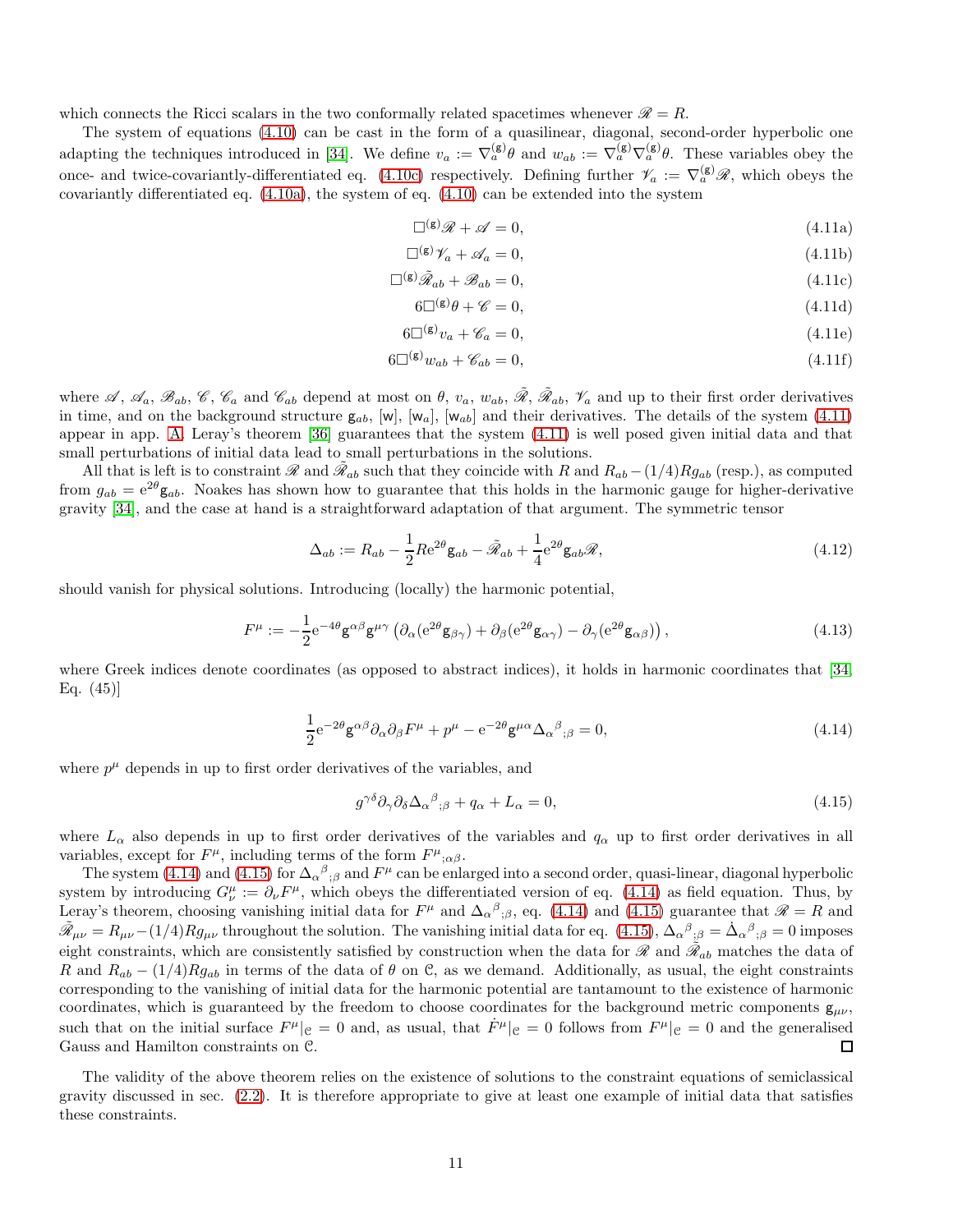Example 8 (de Sitter-like data on the Cauchy surface). Consider that for the geometrical sector the initial data matches induced data from de Sitter spacetime, which is conformal to Minkowski spacetime with conformal factor  $e^{2\theta} = \alpha^2/\eta^2$ . Thus, we have that the background metric is the flat metric

<span id="page-11-2"></span><span id="page-11-1"></span>
$$
\mathsf{g}_{ab} = -\mathrm{d}\eta_a \otimes \mathrm{d}\eta_b + \mathrm{d}x_a \otimes \mathrm{d}x_b + \mathrm{d}y_a \otimes \mathrm{d}y_b + \mathrm{d}z_a \otimes \mathrm{d}z_b \tag{4.16}
$$

and on the Cauchy surface C, defined at  $\eta = \eta_0$ , we have as data the real, smooth functions

$$
\theta_0 = \ln(\alpha/\eta_0), \qquad \theta_1 = -1/\eta_0, \qquad \theta_1 = 1/\eta_0^2, \qquad \theta_1 = -2/\eta_0^3. \qquad (4.17)
$$

For the data of the two-point function we can use the correlation functions of a massless, conformally coupled Klein-Gordon field in the Bunch-Davies vacuum [\[38\]](#page-14-15),

$$
G_{\varphi\varphi}^{+} = \frac{1}{16\pi\alpha^2} {}_2F_1 \left( 7/2, 5/2; 2; 1 - \frac{(\Delta \underline{x})^2 + \epsilon^2}{4\eta_0^2} \right),
$$
\n(4.18a)

$$
G_{\pi\varphi}^{+} = \frac{35\left((\Delta\underline{x})^2 - 2\mathrm{i}\epsilon\eta_0\right) \, {}_2F_1\left(7/2, 9/2; 3; 1 - \frac{(\Delta\underline{x})^2 + \epsilon^2}{4\eta_0^2}\right)}{514\pi\alpha\eta_0^4},\tag{4.18b}
$$

$$
G_{\pi\varphi}^{+} = \frac{35\left((\Delta\underline{x})^2 + 2\mathrm{i}\epsilon\eta_0\right) \, {}_2F_1\left(7/2, 9/2; 3; 1 - \frac{(\Delta\underline{x})^2 + \epsilon^2}{4\eta_0^2}\right)}{514\pi\alpha\eta_0^4},\tag{4.18c}
$$

$$
G_{\pi\pi}^{+} = \frac{35}{8192\pi\eta_{0}^{8}} \left( -16\eta_{0}^{2} \left( 2\eta_{0}^{2} + (\Delta_{\underline{x}})^{2} + \epsilon^{2} \right) {}_{2}F_{1} \left( 7/2, 9/2; 3; 1 - \frac{(\Delta_{\underline{x}})^{2} + \epsilon^{2}}{4\eta_{0}^{2}} \right) \right)
$$
  
+21  $\left( \eta_{0}^{2} + (\Delta_{\underline{x}})^{2} + (\epsilon - i\eta_{0}^{2}) \left( \eta_{0}^{2} + (\Delta_{\underline{x}})^{2} + (\epsilon + i\eta_{0})^{2} \right) {}_{2}F_{1} \left( \frac{9}{2}, \frac{11}{2}; 4; 1 - \frac{(\Delta_{\underline{x}})^{2} + \epsilon^{2}}{4\eta_{0}^{2}} \right) \right).$  (4.18d)

(The detailed form of the data  $G_{\varphi\varphi}^+$ ,  $G_{\pi\varphi}^+$ ,  $G_{\varphi\pi}^+$  and  $G_{\pi\pi}^+$  can be obtained from [\(4.17\)](#page-11-1) and [\(4.18\)](#page-11-2).)

Setting  $\alpha = \frac{45 \pm \sqrt{15(135 + 4G_N\Lambda)}}{30\Lambda}$  one obtains a solution to the constraints of semiclassical gravity of sec. [2.2](#page-3-2) and this constitutes a good set of initial data for semiclassical gravity for which theorem [7](#page-8-0) applies.

#### <span id="page-11-0"></span>5 Final remarks

In this work we have been concerned studying solutions to semiclassical gravity with spacetime dependence. While results are already known in cases in which the solutions depend on a time parameter, notably in cosmological contexts, or where the solutions have non-trivial space-dependence, but are static, solutions that depend on both space and time had been lacking. To the best of our knowledge, the present work gives the first structural results in this context.

Theorem [7](#page-8-0) shows that the theory of semiclassical gravity for conformally static spacetimes is well posed with a conformally covariant Klein-Gordon field. This includes the well-posedness of semiclassical cosmology even in the case in which the scale factor contains anisotropies, provided that appropriate solutions for the constraint equations can be found. The task of solving the constraint equations in cases of interest might be feasible to specialists in numerical methods, such as numerical relativists. In the case of cosmology it might be also possible, and considerably simpler, to obtain results for anisotropic perturbations in cosmology using a combination of numerical and analytic techniques. In any case, cosmological applications are an interesting avenue to explore in their own right in the present context.

A natural extension of this work including the Maxwell field should yield a mathematically sound formalism for studying radiation-dominated cosmology.

#### Acknowledgments

BAJ-A is supported by a CONACYT Postdoctoral Research Fellowship and acknowledges additional support from UNAM-DGAPA-PAPIIT grant IG100120. SM acknowledges the support CONACYT project A1S33440. BAJ-A and SM acknowledge the support of CONACYT project 140630.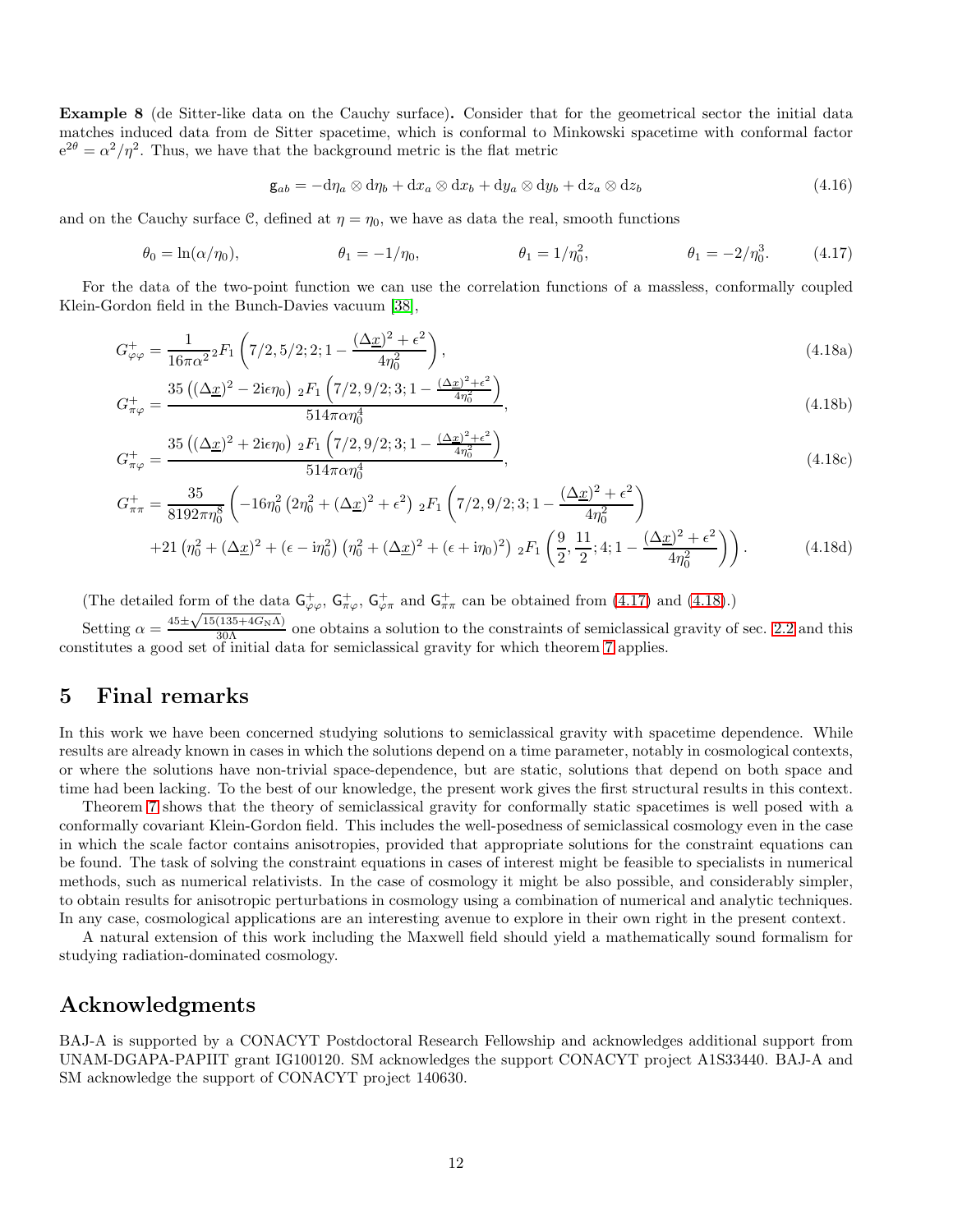### <span id="page-12-2"></span>A Expresions in the proof of theorem [7](#page-8-0)

We detail the expressions appearing in the system [\(4.11\)](#page-10-0). In the expressions below by the Riemann tensor we denote

<span id="page-12-3"></span>
$$
R_{abc}{}^d = R_{abc}{}^d + 2\delta^d{}_{[a}w_{|c|b]} - 2\mathsf{g}^{de}\mathsf{g}_{c[a}w_{|e|b]} + 2v_{[a}\delta^d_{b]}v_c - 2v_{[a}\mathsf{g}_{b]c}\mathsf{g}^{df}v_f - 2\mathsf{g}_{c[a}\delta^d_{b]}\mathsf{g}^{ef}v_e v_f,
$$
(A.1)

which depends on the background structure and on  $v_a$  and  $w_{ab}$ . It follows from [\(A.1\)](#page-12-3) that  $\nabla_e^{(\mathbf{g})} R_{abc}{}^d$  depends only on the background structure,  $v_a$ ,  $w_{ab}$ ,  $\nabla_e^{(\mathbf{g})} v_a$  and  $\nabla_e^{(\mathbf{g})} w_{ab}$ , i.e., it contains no second-order derivatives of the dynamical variables. We have

$$
\mathscr{A} = -g^{ab} \left( 2 \delta^c_{(a} v_{b)} - g_{ab} g^{cd} v_d \right) \mathscr{V}_c - e^{2\theta} \left( 2\alpha - 6\beta + \frac{G_N}{90\pi} \right)^{-1} \left[ -2\alpha \left( \tilde{\mathscr{R}}^{cd} + \frac{1}{4} \mathscr{R} e^{-2\theta} g^{cd} \right) R_{cda}{}^a + 2\beta \mathscr{R}^2 - \frac{G_N}{360\pi} R_{cdef} R^{cdef} + \left( 2\alpha + \frac{G_N}{360\pi} \right) \left( \tilde{\mathscr{R}}^{cd} + \frac{1}{4} \mathscr{R} e^{-2\theta} g^{cd} \right) \left( \tilde{\mathscr{R}}_{cd} + \frac{1}{4} \mathscr{R} e^{2\theta} g_{cd} \right) - \mathscr{R} + 4\Lambda \right],
$$
\n(A.2)

$$
\mathcal{A}_a = \mathbf{g}^{cd} \mathbf{R}_{acd}{}^e \mathcal{V}_e + \nabla_a \mathcal{A},\tag{A.3}
$$

$$
\mathcal{B}_{ab} = \mathcal{D}_{ab} - \frac{e^{2\theta}}{\alpha} \left[ (\alpha - 2\beta) \left( \nabla_a^{(\mathbf{g})} \mathcal{V}_b - (2\delta^c{}_{(a} v_{b)} - \mathbf{g}_{ab} \mathbf{g}^{cd} v_d) \mathcal{V}_c \right) - 2\alpha \left( \tilde{\mathcal{R}}^{cd} + \frac{1}{4} \mathcal{R} e^{-2\theta} \mathbf{g}^{cd} \right) \left( R_{cdab} - \frac{1}{4} e^{2\theta} \mathbf{g}_{ab} R_{cde} e \right) \right]
$$
  
+ 2\beta \mathcal{R} \tilde{\mathcal{R}}\_{ab} + \tilde{\mathcal{R}}\_{ab} - \frac{1}{4} (\alpha - 2\beta) e^{2\theta} \mathbf{g}\_{ab} \left( 2\alpha - 6\beta + \frac{G\_N}{360\pi} \right)^{-1} \left[ -2\alpha \left( \tilde{\mathcal{R}}^{cd} + \frac{1}{4} \mathcal{R} e^{-2\theta} \mathbf{g}^{cd} \right) R\_{cda}{}^a - \frac{G\_N}{360\pi} R\_{cdef} R^{cdef} \right] \right] \right.   
+ \left( 2\alpha + \frac{G\_N}{360\pi} \right) \left( \tilde{\mathcal{R}}^{cd} + \frac{1}{4} \mathcal{R} e^{-2\theta} \mathbf{g}^{cd} \right) \left( \tilde{\mathcal{R}}\_{cd} + \frac{1}{4} \mathcal{R} e^{2\theta} \mathbf{g}\_{cd} \right) - \mathcal{R} + 4\Lambda \right] - 8\pi G\_N \left( \left[ \mathcal{T}\_{ab} w\_{\ell} \right] - \frac{1}{4} \mathbf{g}\_{ab} \mathbf{g}^{cd} \left[ \mathcal{T}\_{cd} w\_{\ell} \right] \right) \right], \tag{A.4}

$$
\mathcal{C}_a = 6g^{cd}R_{acd}{}^b v_b + 6g^{bc}(v_b \nabla_a^{(g)} v_c + v_c \nabla_a^{(g)} v_b) + 2e^{2\theta}v_a \mathcal{R} + e^{2\theta} \nabla_a^{(g)} \mathcal{R} - \nabla_a^{(g)} R,
$$
  
\n
$$
\mathcal{C}_{ab} = 6g^{cd}(v_e \nabla_c^{(g)} R_{bda}{}^e + R_{bda}{}^e \nabla_c^{(g)} v_e) + 6g^{cd}(R_{bcd}{}^e \nabla_c^{(g)} v_a + R_{bca}{}^e \nabla_d^{(g)} v_e)
$$
\n(A.5)

$$
\mathcal{E}_{ab} = 6g^{cd}(v_e \nabla_c^{(g)} \mathcal{R}_{bda}^e + \mathcal{R}_{bda}^e \nabla_c^{(g)} v_e) + 6g^{cd}(\mathcal{R}_{bcd}^e \nabla_c^{(g)} v_a + \mathcal{R}_{bca}^e \nabla_d^{(g)} v_e)
$$
  
+  $\nabla_b^{(g)} \Big[ 6g^{cd} \mathcal{R}_{acd}^e v_e + 6g^{cd}(v_d w_{ca} + v_c w_{da}) + 2e^{2\theta} v_a \mathcal{R} + e^{2\theta} \mathcal{V}_a - \nabla_a^{(g)} \mathcal{R} \Big],$  (A.6)

where  $\mathscr{D}_{ab}$  can be written in terms of  $C^{c}{}_{ab} := 2\delta^{c}{}_{(a}v_{b)} - \mathsf{g}_{ab}\mathsf{g}^{cd}v_{d}$  as

$$
\mathcal{D}_{ab} = -g^{cd}C^{e}{}_{cd}\nabla_{e}^{(g)}\tilde{\mathcal{R}}_{ab} - g^{cd}C^{e}{}_{ca}\nabla_{d}^{(g)}\tilde{\mathcal{R}}_{eb} - g^{cd}C^{e}{}_{cb}\nabla_{d}^{(g)}\tilde{\mathcal{R}}_{ae}
$$
  
\n
$$
-g^{cd}(\nabla_{c}^{(g)}C^{e}{}_{da} + C^{e}{}_{cf}C^{f}{}_{da} - C^{f}{}_{cd}C^{e}{}_{fa} - C^{f}{}_{ca}C^{e}{}_{df})\tilde{\mathcal{R}}_{eb} - g^{cd}C^{e}{}_{da}(\nabla_{c}^{(g)}\tilde{\mathcal{R}}_{eb} - C^{f}{}_{ce}\tilde{\mathcal{R}}_{fb} - C^{f}{}_{cb}\tilde{\mathcal{R}}_{ef})
$$
  
\n
$$
-g^{cd}(\nabla_{c}^{(g)}C^{e}{}_{db} + C^{e}{}_{cf}C^{f}{}_{db} - C^{f}{}_{cd}C^{e}{}_{fb} - C^{f}{}_{cb}C^{e}{}_{df})\tilde{\mathcal{R}}_{ea} - g^{cd}C^{e}{}_{db}(\nabla_{c}^{(g)}\tilde{\mathcal{R}}_{ea} - C^{f}{}_{ce}\tilde{\mathcal{R}}_{fa} - C^{f}{}_{ca}\tilde{\mathcal{R}}_{ef})
$$
(A.7)

and setting  $[\breve{w}_{ab}](x) := \lim_{x' \to x} \nabla_b^{(g)} \nabla_a^{(g)} [G^+(x, x') - H(x, x')]$  (note the difference in the covariant derivative with respect to the definition of  $[w_{ab}]$  in eq. [\(3.13c\)](#page-6-4)),

$$
[\mathcal{T}_{ab}w_{\ell}] = \frac{e^{2\theta}}{2(2\pi)^2} \left[ \frac{1}{3} \left( v_a v_b + w_{ab} - C^c{}_{ab} v_c \right) [w] + v_a [w_b] + v_b [w_a] - [\breve{w}_{ab}] - C^c{}_{ab} [v_c] + \frac{1}{3} \left( -2v_a [w]_{;b} - 2v_b [w]_{;a} \right) \right] + \nabla_b^{(g)} \nabla_a^{(g)} [w] - C^c{}_{ab} [w]_{;c} + \frac{1}{2} g_{ab} g^{cd} \left( \left( \frac{1}{3} v_c v_d - \frac{2}{3} (w_{cd} - C^c{}_{ab} v_c) \right) [w] - v_c [w_d] - v_d [w_c] + [\breve{w}_{cd}] - C^c{}_{cd} [w_e] \right) - \frac{1}{6} \left( -2v_c [w]_{;d} - 2v_d [w]_{;c} + \nabla_d^{(g)} \nabla_c^{(g)} [w] - C^c{}_{cd} [w]_{;e} \right) + \frac{1}{6} \left( \tilde{\mathcal{R}}_{ab} - \frac{1}{4} e^{2\theta} g_{ab} \mathcal{R} \right) [w] \right].
$$
\n(A.8)

## <span id="page-12-0"></span>References

- [1] S. W. Hawking, "Particle Creation by Black Holes," Commun. Math. Phys. 43 (1975), 199-220 [erratum: Commun. Math. Phys. 46 (1976), 206] doi:10.1007/BF02345020.
- <span id="page-12-1"></span>[2] R. M. Wald, Quantum field theory in curved spacetime and black hole thermodynamics (University of Chicago Press, 1994).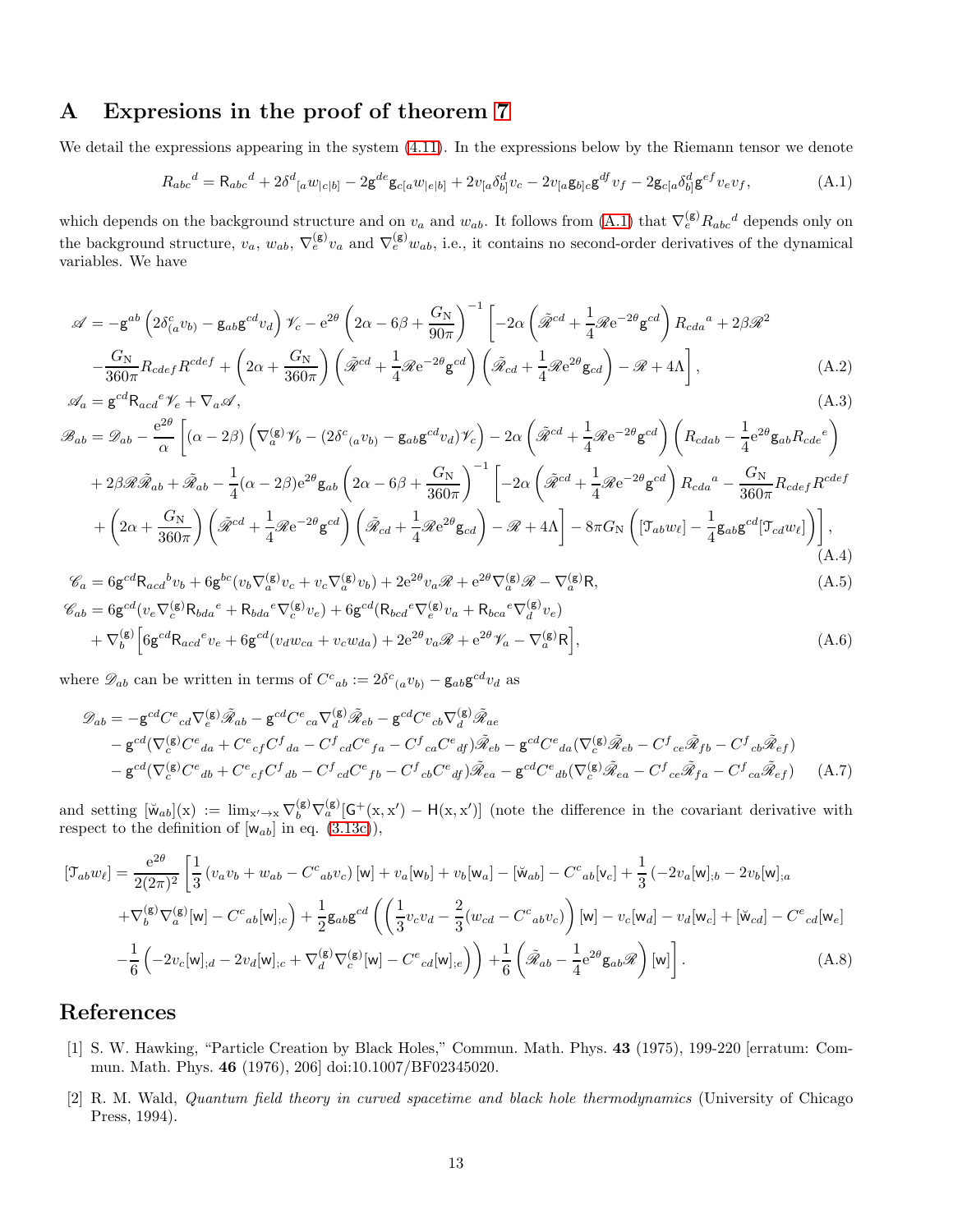- <span id="page-13-1"></span><span id="page-13-0"></span>[3] L. H. Ford, "Spacetime in Semiclassical Gravity", in 100 years of relativity - space-time structure: Einstein and beyond, edited by A. Ashtekar, (World Scientific, Singapore 2005) [\[arXiv:gr-qc/0504096\]](http://arxiv.org/abs/gr-qc/0504096).
- [4] A. A. Starobinsky, "A New Type of Isotropic Cosmological Models Without Singularity", Phys. Lett. B 91 (1980), 99-102- doi:10.1016/0370-2693(80)90670-X.
- <span id="page-13-3"></span><span id="page-13-2"></span>[5] P. Anderson, "Effects of Quantum Fields on Singularities and Particle Horizons in the Early Universe", Phys. Rev. D 28 (1983), 271-285 doi:10.1103/PhysRevD.28.271.
- <span id="page-13-4"></span>[6] P. R. Anderson, "Effects of Quantum Fields on Singularities and Particle Horizons in the Early Universe. 2", Phys. Rev. D 29 (1984), 615-627 doi:10.1103/PhysRevD.29.615.
- [7] P. R. Anderson, "Effects of Quantum Fields on Singularities and Particle Horizons in the Early Universe. 3. The Conformally Coupled Massive Scalar Field", Phys. Rev. D 32 (1985), 1302 doi:10.1103/PhysRevD.32.1302.
- <span id="page-13-5"></span>[8] P. R. Anderson, "Effects of Quantum Fields on Singularities and Particle Horizons in the Early Universe. 4. Initially Empty Universes", Phys. Rev. D 33 (1986), 1567 doi:10.1103/PhysRevD.33.1567.
- <span id="page-13-6"></span>[9] B. A. Juárez-Aubry, "Semi-classical gravity in de Sitter spacetime and the cosmological constant", Phys. Lett. B 797 (2019), 134912 doi:10.1016/j.physletb.2019.134912 [\[arXiv:1903.03924](http://arxiv.org/abs/1903.03924) [gr-qc]].
- <span id="page-13-7"></span>[10] R. M. Wald, "Axiomatic Renormalization of the Stress Tensor of a Conformally Invariant Field in Conformally Flat Space-Times", Annals Phys. 110 (1978), 472-486 doi:10.1016/0003-4916(78)90040-4
- <span id="page-13-8"></span>[11] C. Dappiaggi, K. Fredenhagen and N. Pinamonti, "Stable cosmological models driven by a free quantum scalar field", Phys. Rev. D 77 (2008), 104015 doi:10.1103/PhysRevD.77.104015 [\[arXiv:0801.2850](http://arxiv.org/abs/0801.2850) [gr-qc]].
- <span id="page-13-9"></span>[12] N. Pinamonti, "On the initial conditions and solutions of the semiclassical Einstein equations in a cosmological scenario", Commun. Math. Phys. 305 (2011), 563-604 doi:10.1007/s00220-011-1268-z [\[arXiv:1001.0864](http://arxiv.org/abs/1001.0864) [gr-qc]].
- <span id="page-13-10"></span>[13] N. Pinamonti and D. Siemssen, "Global Existence of Solutions of the Semiclassical Einstein Equation for Cosmological Spacetimes", Commun. Math. Phys. 334 (2015) no.1, 171-191 doi:10.1007/s00220-014-2099-5 [\[arXiv:1309.6303](http://arxiv.org/abs/1309.6303) [math-ph]].
- <span id="page-13-11"></span>[14] P. Meda, N. Pinamonti and D. Siemssen, "Existence and uniqueness of solutions of the semiclassical Einstein equation in cosmological models", [\[arXiv:2007.14665](http://arxiv.org/abs/2007.14665) [math-ph]].
- <span id="page-13-12"></span>[15] H. Gottschalk and D. Siemssen, "The Cosmological Semiclassical Einstein Equation as an Infinite-Dimensional Dynamical System", Ann. H. Poincaré (online, 2021) doi:10.1007/s00023-021-01060-1 [\[arXiv:1809.03812](http://arxiv.org/abs/1809.03812) [mathph]].
- <span id="page-13-13"></span>[16] K. Sanders, "Static symmetric solutions of the semi-classical Einstein-Klein-Gordon system", [\[arXiv:2007.14311](http://arxiv.org/abs/2007.14311) [math-ph]].
- <span id="page-13-14"></span>[17] B. A. Ju´arez-Aubry, "Semiclassical gravity in static spacetimes as a constrained initial value problem", Ann. H. Poincaré (online, 2022) doi:10.1007/s00023-021-01133-1 [\[arXiv:2011.05947](http://arxiv.org/abs/2011.05947) [gr-qc]].
- <span id="page-13-15"></span>[18] J. Z. Simon, "Higher Derivative Lagrangians, Nonlocality, Problems and Solutions", Phys. Rev. D 41 (1990), 3720 doi:10.1103/PhysRevD.41.3720.
- <span id="page-13-16"></span>[19] L. Parker and J. Z. Simon, "Einstein equation with quantum corrections reduced to second order", Phys. Rev. D 47 (1993), 1339-1355 doi:10.1103/PhysRevD.47.1339 [\[arXiv:gr-qc/9211002](http://arxiv.org/abs/gr-qc/9211002) [gr-qc]].
- <span id="page-13-17"></span>[20] E. E. Flanagan and R. M. Wald, "Does back reaction enforce the averaged null energy condition in semiclassical gravity?", Phys. Rev. D 54 (1996), 6233-6283 doi:10.1103/PhysRevD.54.6233 [\[arXiv:gr-qc/9602052](http://arxiv.org/abs/gr-qc/9602052) [gr-qc]].
- <span id="page-13-18"></span>[21] B. A. Juárez-Aubry, T. Miramontes and D. Sudarsky, "Semiclassical theories as initial value problems", J. Math. Phys. 61 (2020) no.3, 032301 doi:10.1063/1.5122782 [\[arXiv:1907.09960](http://arxiv.org/abs/1907.09960) [math-ph]].
- <span id="page-13-19"></span>[22] B. A. Juárez-Aubry, "Can a particle detector cross a Cauchy horizon?", Int. J. Mod. Phys. D 24 (2015) no.09, 1542005 doi:10.1142/S0218271815420055 [\[arXiv:1502.02533](http://arxiv.org/abs/1502.02533) [gr-qc]].